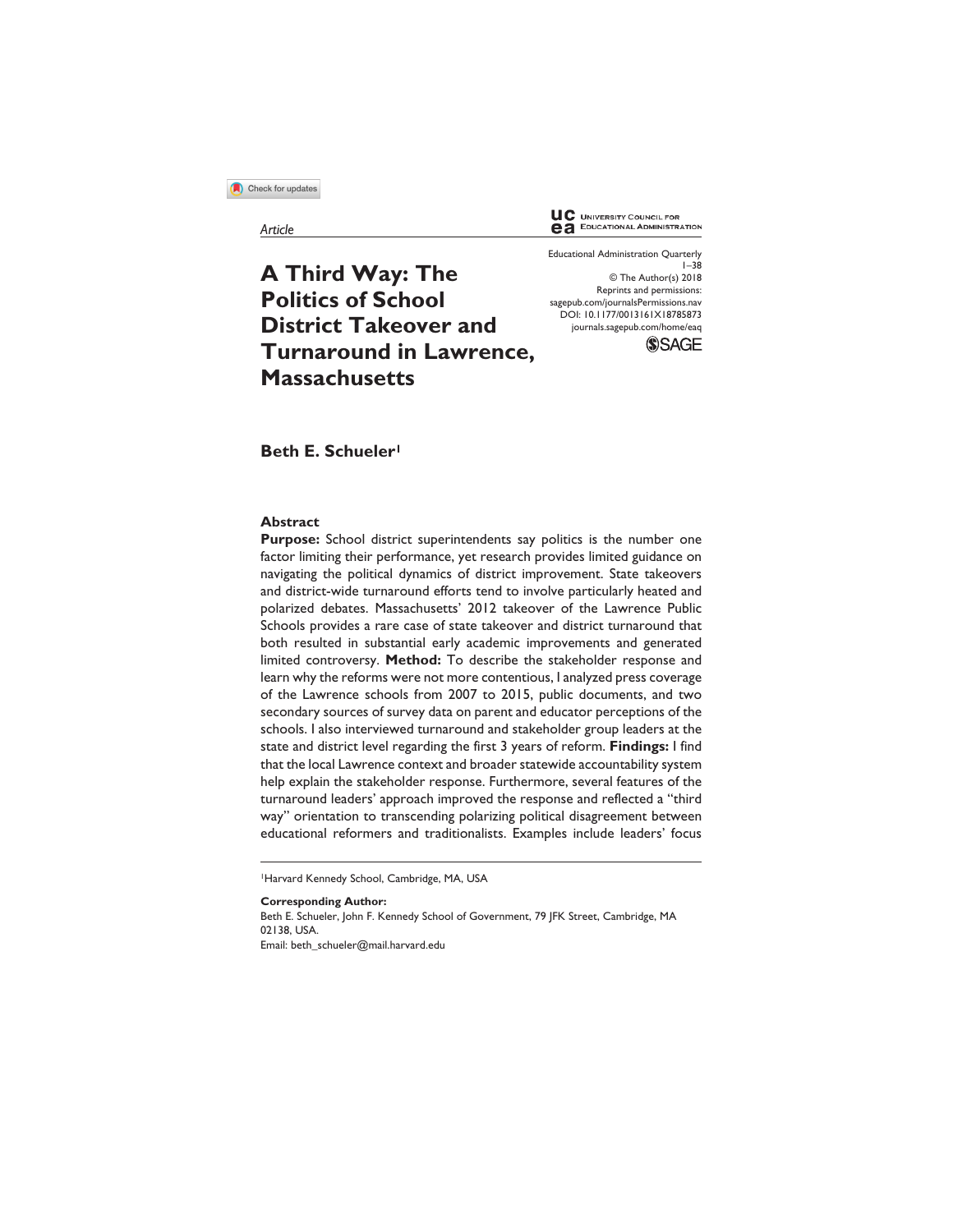on differentiating district–school relations, diversifying school management, making strategic staffing decisions, boosting both academics and enrichment, and producing early results while minimizing disruption. **Implications:** The findings provide guidance for state-level leaders on developing accountability systems and selecting contexts that are ripe for reform. The results also provide lessons for district- and school-level leaders seeking to implement politically viable improvement of persistently low-performing educational systems.

### **Keywords**

politics of education, district turnaround, school improvement, state takeover, urban education reform

So often in education, we're pitted against each other. It's arts or academics. It's more time at school, or with families. It's empowering teachers, or it's teaching to the test. All these things are false choices. We just need to figure out how we empower more people to be successful. And the courage I saw . . . yesterday in Lawrence is absolutely inspiring.

Arne Duncan, U.S. Secretary of Education (2014)

Politics is the number one factor superintendents say inhibits their job performance, according to a recent American Association of School Administrators survey (Superville, 2015). Studies of improved districts emphasize that the effective navigation of politics is a critical ingredient of success (Honig & Coburn, 2008; Johnson, Marietta, Higgins, Mapp, & Grossman, 2015) and a substantial literature within and beyond education suggests that any policy requires political support to sustain itself and fulfill its objectives (Jochim, 2013; Patashnik, 2003; Stone, Henig, Jones, & Pierannunzi, 2001).

State interventions in low-performing schools and district turnaround efforts tend to be particularly politically contentious. State takeover runs counter to our nation's deeply embedded tradition of local control over K-12 schools and the resources devoted to running them. Turnaround efforts can also be controversial, especially when involving staff turnover or closures of schools tightly linked to community identity. Recent state-led turnaround efforts have generated heated debate in New Orleans (Buras, 2015; Jabbar, 2015), Memphis (Glazer & Egan, 2016), Newark (Chin, Kane, Kozakowski, Schueler, & Staiger, 2017; Morel, 2018; Russakoff, 2015), Buffalo (Duke, 2016), Georgia (Welsh, Williams, Little, & Graham, 2017), and even smaller Massachusetts cities such as Holyoke (Williams, 2015).

Despite the political challenges accompanying efforts to improve lowperforming school systems, the academic literature is short on guidance for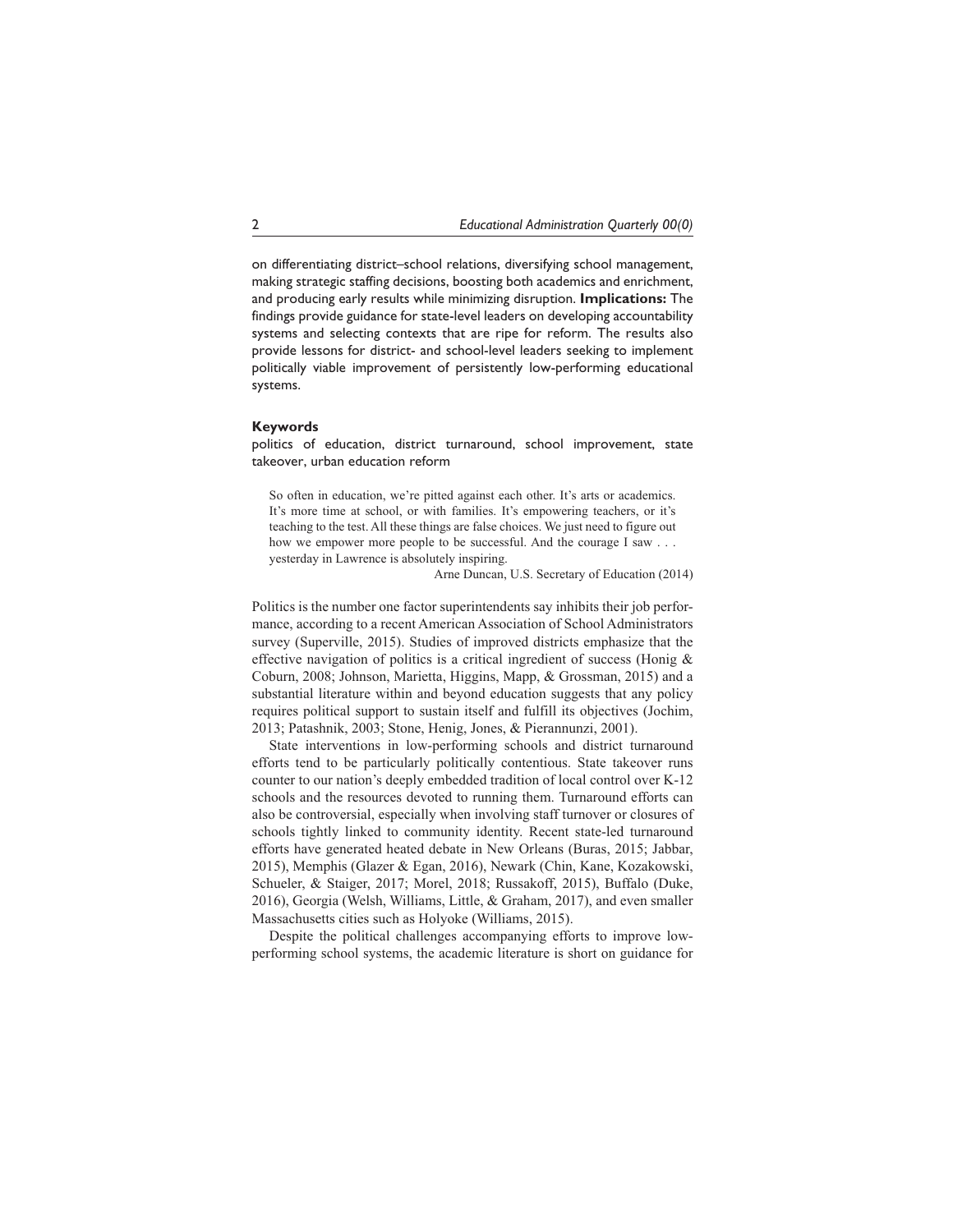leaders seeking to successfully navigate the divisive politics of takeover and turnaround. The new Every Student Succeeds Act carves out an even greater role for states and districts in addressing academic underperformance. As a result, the need for evidence on the political viability of accountability-driven state takeover and the effective navigation of politics in the context of district-wide reform is greater than ever.

The State of Massachusetts' turnaround of the Lawrence Public Schools (LPS) provides a rare example of a state takeover and district-wide reform that resulted in substantial academic gains in the early years of implementation without generating the kind of controversy that typically accompanies takeover and turnaround. I address two research questions, focused on the first three years of turnaround implementation: (1) How did key stakeholders within Lawrence—the general public, parents, educators, union leaders, and district partners—perceive the state takeover and turnaround reforms? (2) What factors contributed to that stakeholder response?

I find that controversy associated with the Lawrence turnaround, although not absent, was limited and explain why these reforms were not more contentious. I find that features of the Lawrence context and statewide accountability system help explain the stakeholder response. Furthermore, within a context ripe for change, features of the turnaround leaders' approach worked to limit resistance and increase support. These features illustrate a "third way" mentality that allowed leaders to minimize polarized disputes. Therefore, this study provides lessons for leaders seeking to implement politically viable districtwide improvement.

### **School District Turnaround**

The existing work on turnaround—or dramatic improvement—of low-performing educational organizations has tended to focus on school-level reform (e.g., Dee, 2012; Heissel & Ladd, 2016; Strunk, Marsh, Hashim, Bush-Mecenas, & Weinstein, 2016). Less is known about district-level efforts, which may be better suited to creating the conditions for long-term success (Daly & Finnigan, 2016; Hightower, Knapp, Marsh, & McLaughlin, 2002; Johnson et al., 2015; Supovitz, 2006). The research that has examined districtwide reforms has focused on the effects on student achievement (e.g., Gill, Zimmer, Christman, & Blanc, 2007; Harris & Larsen, 2016; Zimmer, Henry, & Kho, 2017), teacher and school capacity (Rice & Malen, 2003, 2010), identifying cases for qualitative study (e.g., Bowers, 2015), understanding the central office's role (e.g., Honig, 2003; Rorrer, Skrla, & Scheurich, 2008), uncovering implementation strategies associated with improved academic outcomes (e.g., Coburn, Toure, & Yamashita, 2009; Honig, 2008, 2009;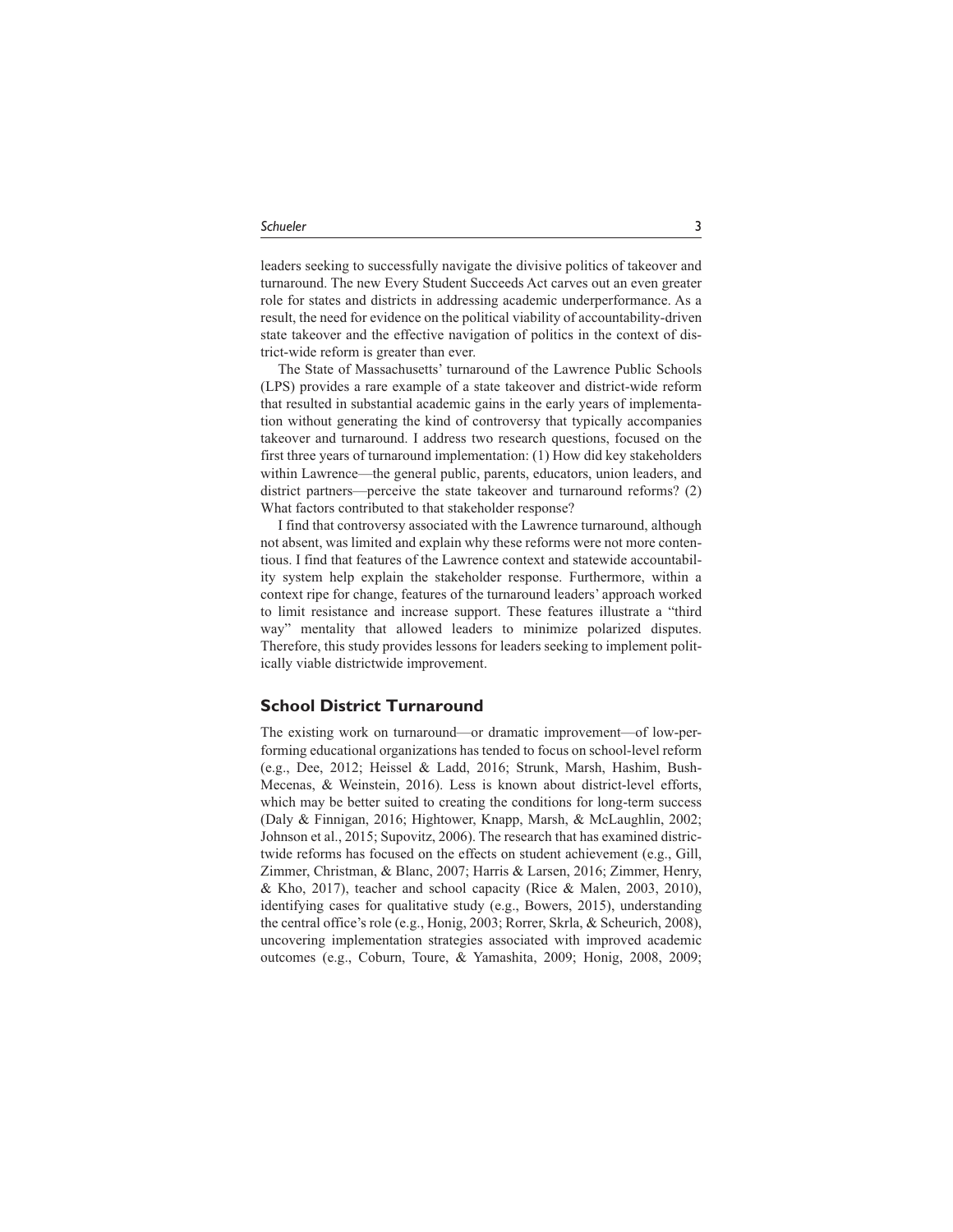Honig & Coburn, 2008; Strunk et al., 2016), and describing the practices of high-performing districts (Bowers, 2008; Corcoran, Peck, & Reitzug, 2013; Kirp, 2013; Murphy, 2008; Murphy & Meyers, 2007, O'Day, Bitter, & Gomez, 2011). However, less attention has been devoted to unpacking the political dynamics of districtwide turnaround.

The studies that do examine the politics of district reform largely focus on the ways in which political forces influence policy development (e.g., Marsh, 2016; Scott et al., 2017). The academic literature is short on strategies for implementing politically viable district improvement, although the navigation of politics appears to be a key ingredient of success (Honig & Coburn, 2008; Johnson et al., 2015) and positive stakeholder response to reform is arguably an important end in itself. Indeed, previous researchers have argued that school and district effectiveness research has focused on too narrow a set of academic achievement outcomes (e.g., Hamlin, 2017; Trujillo, 2013). Lawrence therefore provides a valuable case of politically viable state takeover and districtwide turnaround with lessons for state leaders in selecting contexts ripe for reform and, given the Lawrence leaders' third way approach, provides guidance for district leaders on mitigating polarized education policy debates.

### **What Is the Third Way?**

Bobbio (1997) describes "third way" as a political position that attempts not only to reconcile right-wing and left-wing political perspectives but also to "transcend the politics of left and right" (p. 8). The term dates back to at least the late 19th century, when it described efforts to integrate right-wing and left-wing economic and social policies, balancing free market principals with redistribution and regulation (Hombach, 2000; Romano, 2006). In more recent years, the concept has been associated with President Bill Clinton and the New Democrats as well as Prime Minister Tony Blair and New Labour (Giddens, 1998). In these contexts, the third way has represented both a policy approach and a political strategy intended to position the left as capable of "governing capitalist economies" (Romano, 2006, p. 5) and balancing progressive values with limited government.

In the education arena, political opponents do not always fall neatly into typical categories of left and right. However, broadly speaking, education policy debates in recent years have often been characterized by disagreements between groups representing two competing perspectives. The first can be described as "traditionalists" often associated with traditional institutions such as noncharter public schools, schools of education, and teachers unions. The second can be described as "reformers," including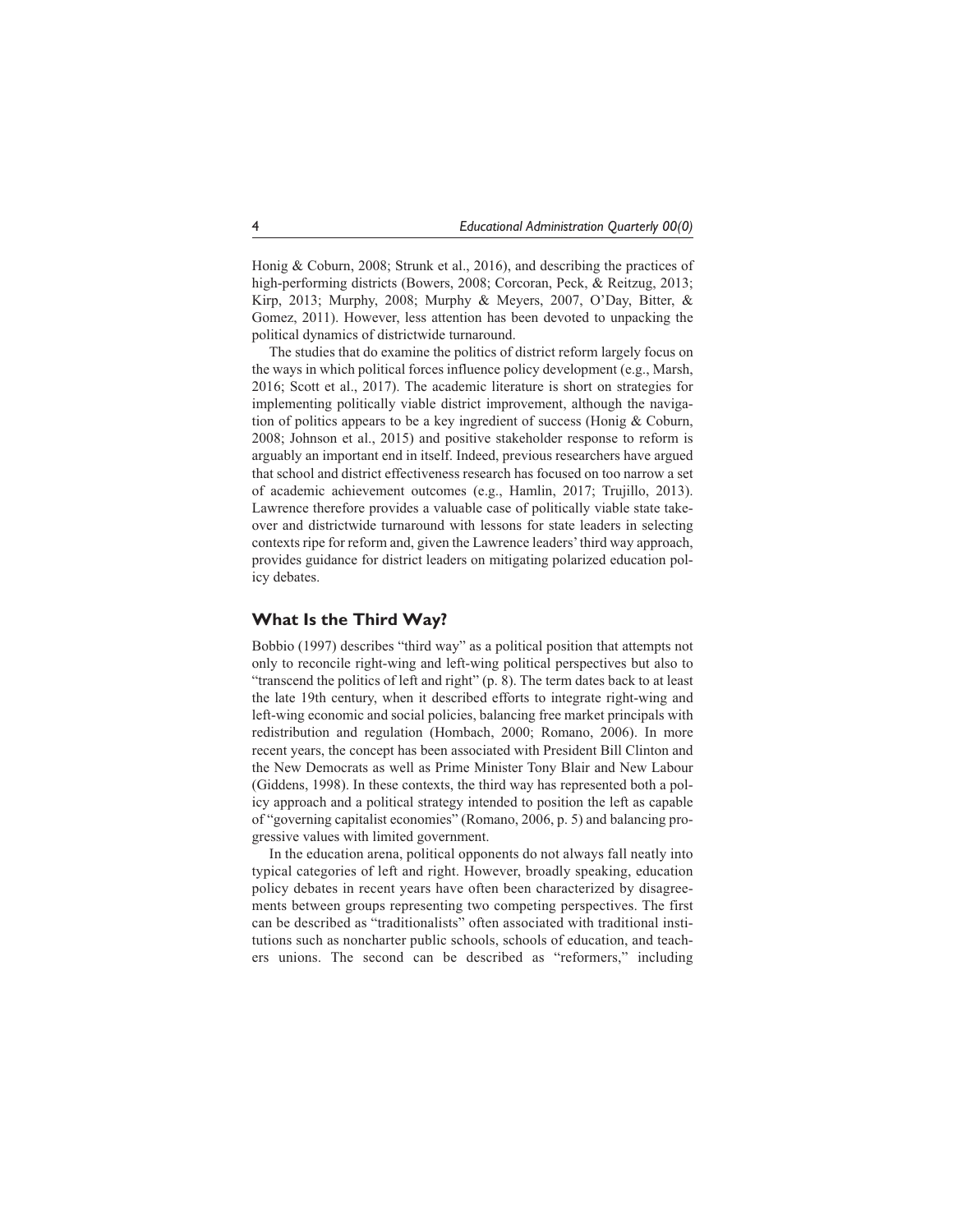proponents of market-based strategies, charter schools, and merit-based teacher evaluation. In turnaround contexts, these groups often appear to have irreconcilable divisions over issues such as charter expansion, school closures, the replacement of traditionally certified teachers with those from alternative programs, and shifts from experience- to performance-based compensation systems.

Some education leaders have used "third way" terminology narrowly to describe mixed-market environments that allow both charter and traditional public schools to thrive (Anderson, 2016) or union–district collaboration (Pamer, 2011). However, the phrase has broader utility for describing efforts to reconcile polarizing disagreements between what seem like irreconcilable ideological positions in the education space. A third way approach applies to the kind of integrative thinking that Martin (2007) argues is an essential attribute of successful leadership based on his interviews with more than 50 exemplary leaders. Integrative thinking is characterized by an ability to avoid false dichotomies, resolve tensions, and synthesize seemingly contradictory policy options into new solutions that are preferable to the original choices. In the context of education, therefore, the third way involves reconciling and transcending polarized conflicts between traditionalists and reformers to arrive at something new.

The third way is consistent with an orientation that views civic capacity as a central component of effective and sustained educational reform. Stone et al. (2001) argue that when a policy subsystem, such as a school district, is ineffective or corrupt, it is not enough to simply disrupt that system. Lasting reform requires building civic capacity by altering relationships between actors with a stake in the system and bringing various sectors of the community together to collectively problem solve. Stone et al. further suggest that overinvestment in any particular policy approach can generate backlash and "restrain key stakeholders from making pragmatic accommodations that might broaden their constituency" (p. 161). A third way orientation avoids an overcommitment to any one policy approach, such as the typical remedies proposed by either the traditionalists or reformers, and instead, it focuses on creating the "conditions under which it is possible for disparate groups to find and build common ground" (p. 142).

In Lawrence, I find that turnaround leaders convened a diverse set of actors, representing both the reform and traditionalist perspectives, to be part of the improvement effort. In many cases, they were able to avoid false choices, find solutions that reconciled policy disagreements, and minimize polarizing political clashes. This third way approach had important political advantages. In the next section, I describe the methods I used to arrive at these findings.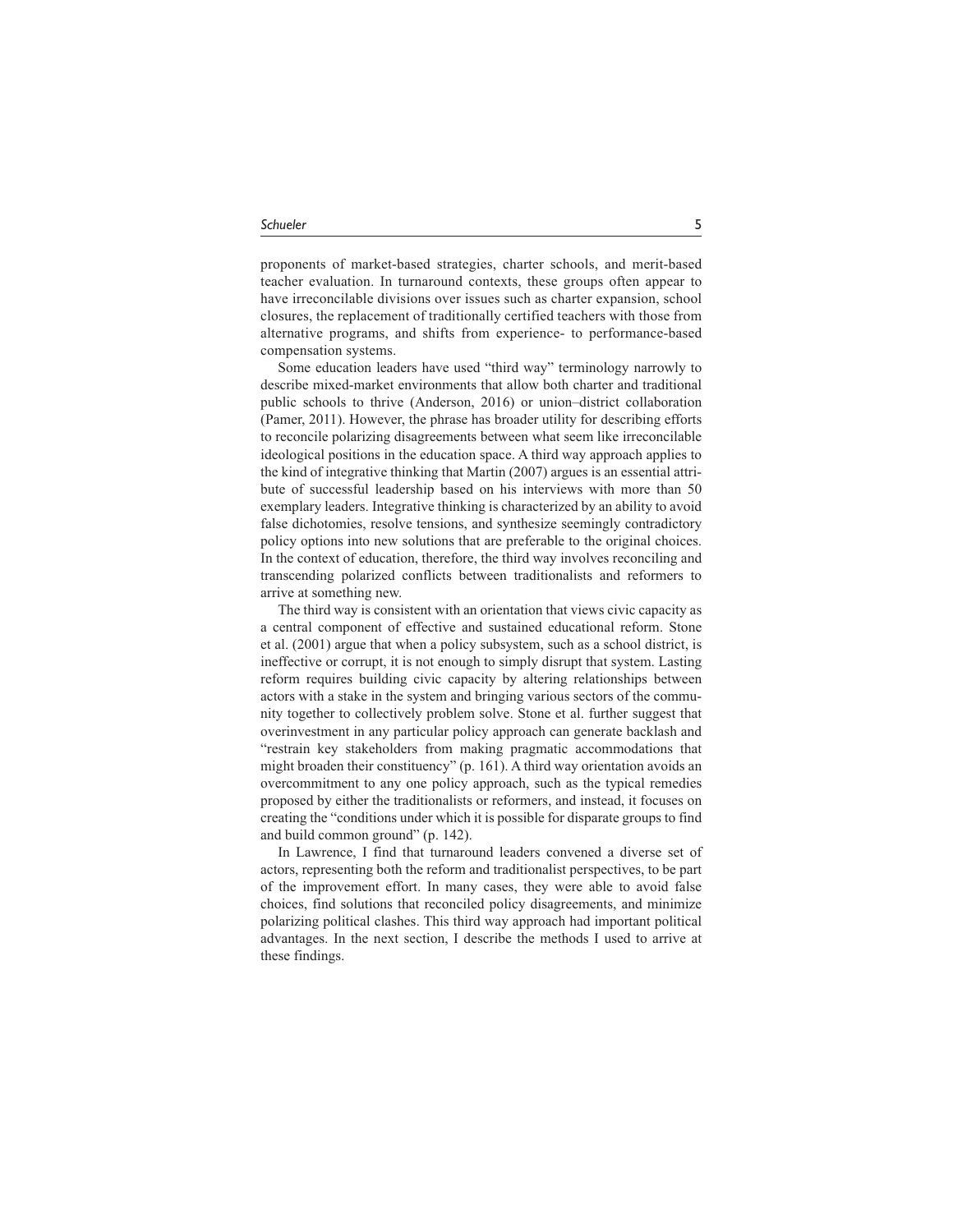# **Methods**

### *Data*

To examine stakeholder response to the Lawrence reforms and the factors explaining that response, I relied on one-on-one interviews with leaders of the turnaround and stakeholder groups. I supplemented interviews with a review of news articles and publicly available documents (Merriam, 1998), such as website content, speeches, and meeting minutes. To gauge the overarching public narrative surrounding the turnaround, I identified 259 news articles discussing LPS from fall 2007 to fall 2015 using LexisNexis, Google News Advanced Search, and the archives of *Commonwealth Magazine, Boston Magazine*, WGBH (Boston-based member station of NPR), *Boston Globe, Eagle-Tribune*, as well as *Rumbo News* and *El Mundo Boston* (regional publications targeting bilingual readers). I coded articles for content-based themes as well as publication date, generating a data set in which each observation represented a news article. Each theme received a value of 0 or 1 depending on whether that theme was present in a given article. I then identified the most common themes by academic year.

Incorporating multiple types of data (interviews, websites, speeches, minutes, media) from a variety of sources (state, district, union, community, schools) helped me triangulate results to reduce systematic biases that could come from one particular mode of data or type of informant (Maxwell, 2005). For instance, interviews with leaders regarding their communication strategy might suffer from self-report bias, while analyzing their speeches allowed me to observe their behavior. Similarly, representatives of stakeholder groups sometimes had different perceptions about how leaders attempted to gain their support than leaders themselves.

### *Interview Participants and Procedures*

I relied on purposeful sampling (Seidman, 2006) to gather a pool of participants representing district- and state-level turnaround leadership, and who could speak to major stakeholder groups' perceptions. I identified participants based on public documents, an earlier study through which I learned about who played key roles, and snowball sampling. Once my analysis suggested that there had been minimal resistance, I asked interviewees to introduce me to participants who disapproved of the turnaround to ensure I did not miss critical perspectives.

The resulting sample included 20 interviewees. Central office leaders included the Superintendent/Receiver and four other high-ranking district officials, one who worked in LPS for many years pre-takeover. I interviewed the former Massachusetts Secretary of Education who was in office during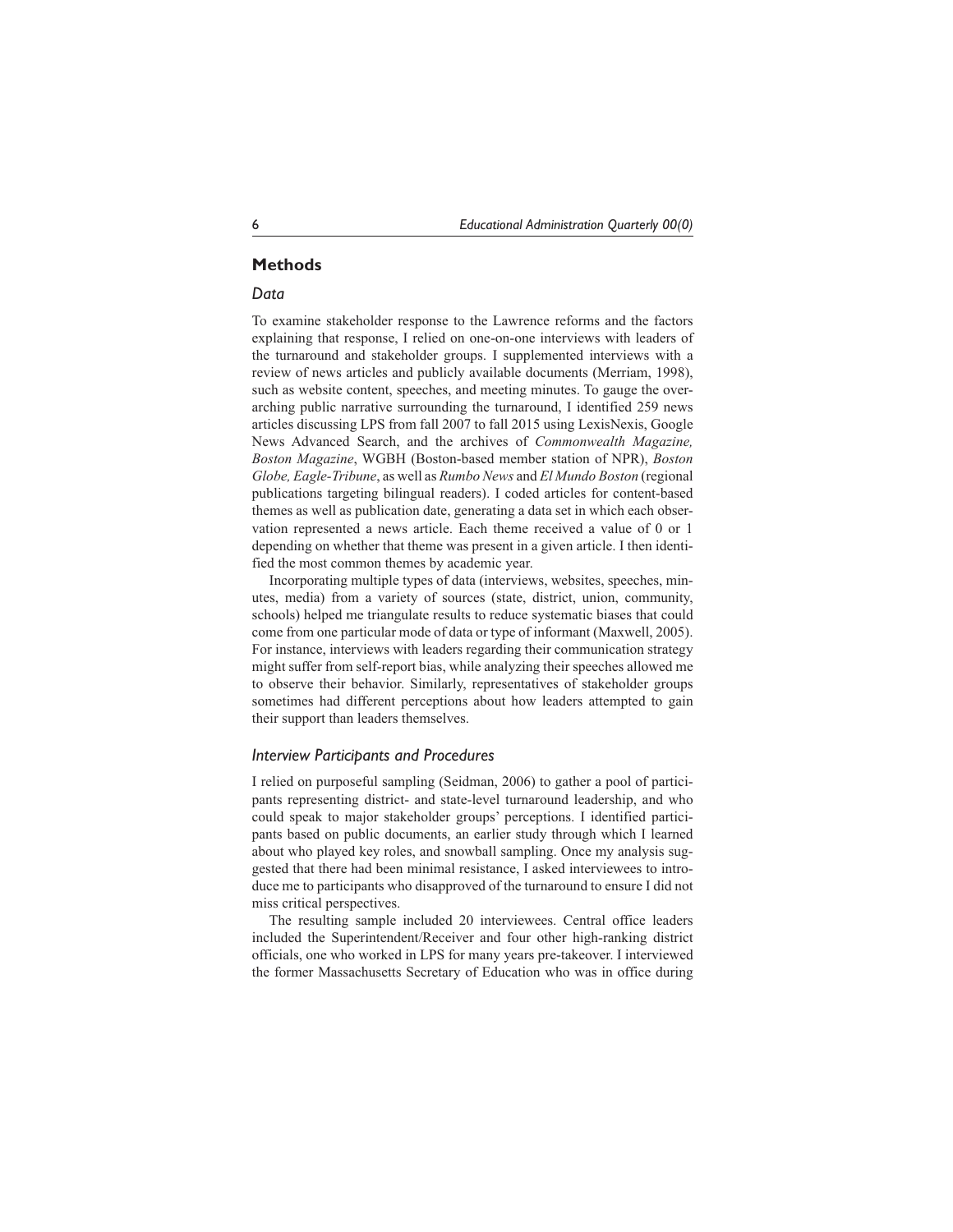the transition to receivership, a Massachusetts Department of Elementary and Secondary Education official involved with contract conversations post-takeover, a former State Senator who represented Lawrence throughout receivership transition, and three organized labor leaders from both the Lawrence Teachers Union and Massachusetts American Federation of Teachers (AFT). I interviewed two principals, who had been administrators before and after receivership, and three teachers, who were either nonrenewed or otherwise left the district post-takeover. Finally, I spoke with leaders from three nonprofit partners, including enrichment providers and a local organization that conducted focus groups with community members leading up to and during turnaround implementation.

I used a semistructured protocol (Merriam, 1998), beginning with openended questions to avoid steering the interview based on my hypotheses (Seidman, 2006). I asked participants to tell me the story of the takeover from their perspective and then included more specific probes (Merriam, 1998) to get at the reactions of particular groups. I asked turnaround leaders explicitly about their thought process around garnering support. Interviews lasted between 45 and 90 minutes and were audio-recorded for transcription.

# *Analysis*

I relied on content analysis to identify major themes emerging from my data. I coded transcripts using a list of codes, displayed in the appendix, that included examples of Maxwell's (2005) three types: (1) "organizational" codes that are broad topics anticipated prior to interviews, such as those under the stakeholder groups or turnaround components headers; (2) "substantive" codes describing subjects' perceptions without implying an abstract theory, such as adjectives describing communication between leaders and stakeholders; and (3) "theoretical" codes implying an abstract framework, such as those in the ideology/pragmatism category. I based codes on relevant literature and public documents. Some emerged from interview data.

The codes identifying evidence of third way thinking were concentrated under the "ideology/pragmatism" category. These included explicit discussions of a third way, as well as efforts to rise above political conflict and ideology. Additional third way indicators included efforts to avoid false choices between the preferred policies of the traditionalists (e.g., strengthening traditional public schools, neighborhood-based student assignment, union–district collaboration, whole child educational approaches) and the reformers (e.g., decentralization, market-based strategies, accountability, high academic expectations), as well as boundary crossing between organizations typically associated with the traditionalist and reform camps and efforts to level the playing field between charter- and district-managed schools.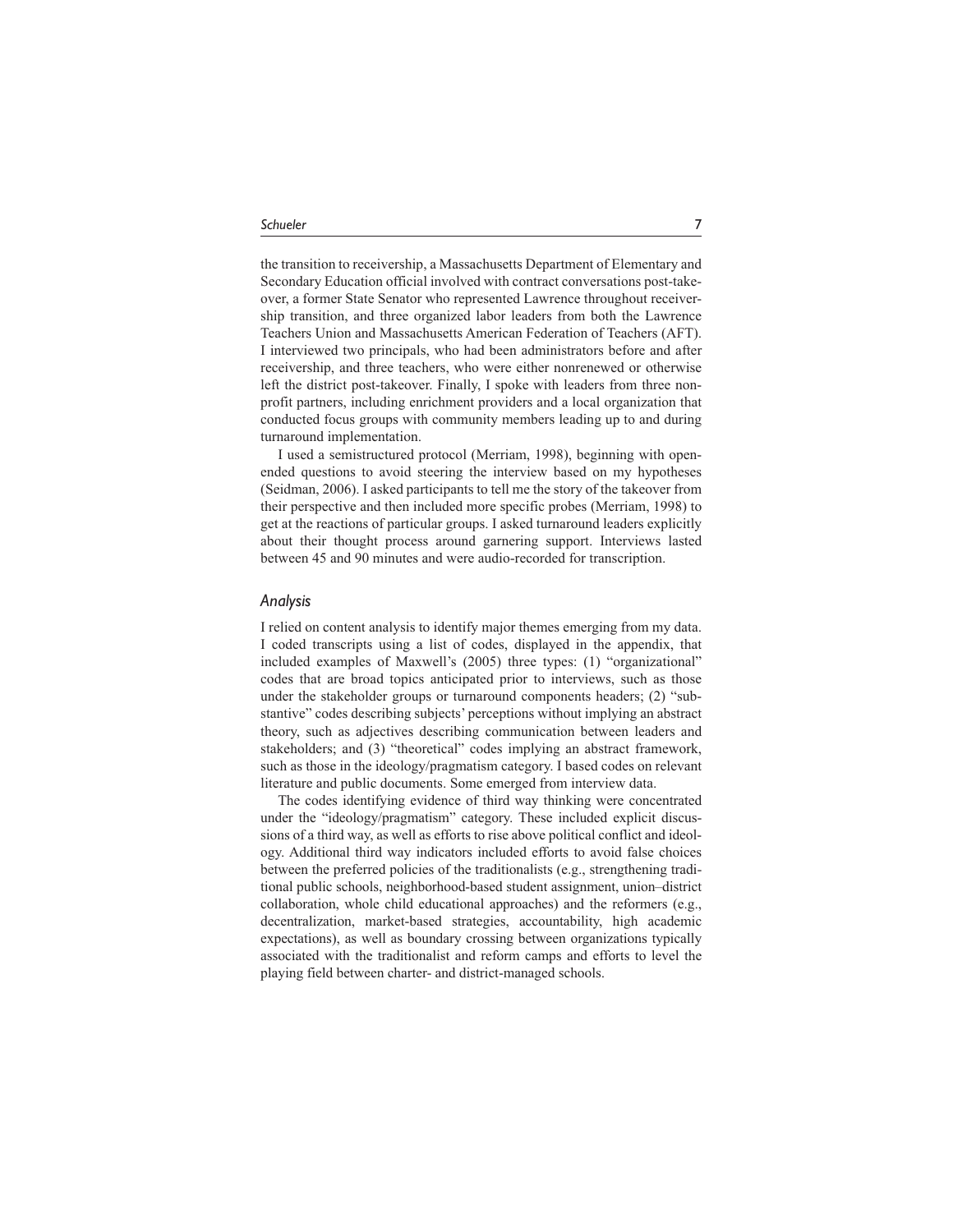Analysis occurred simultaneously with data collection in an iterative process in which I conducted and coded an interview, identified new codes, and refined my protocol (Merriam, 1998). Coding throughout data collection helped address validity threats. I developed tentative hypotheses, adapted my protocol to seek out evidence running counter to emerging theories (Glaser & Strauss, 1967), and asked respondents to react to my hypotheses. It alerted me to a stopping point for recruitment once subjects stopped identifying novel themes. I then reanalyzed the interviews with the full set of codes, searching for data that could not be explained by my hypotheses or that supported alternative explanations (Maxwell, 2005).

I conducted two rounds of member checks to improve data accuracy and ensure that inferences were supported by the data. First, I provided each respondent with the text of all quotes I planned to use from their interview, offering them an opportunity to object to inaccuracies (rather than to wordsmith quotations). In a small number of cases, I expanded quotations when respondents felt the context was unclear. Finally, I provided all respondents with an opportunity to review the full paper and provide feedback on whether the inferences I drew from their comments were reasonable. Though I made a handful of edits based on this feedback, my overarching conclusions remained intact.

### **Background and Policy Context**

### *Lawrence, Massachusetts*

Lawrence is a midsized industrial city about 30 miles north of Boston that is one of the most economically disadvantaged communities in Massachusetts. From 2009 to 2013, median household income was \$32,851 and the poverty rate was 29.2%. Roughly 11% of residents older than 25 years held a bachelor's degree. The city is home to a large population of Latino residents, many of whom came to Massachusetts from the Dominican Republic or Puerto Rico. Leading up to the takeover, about 90% of students qualified for subsidized lunch and 70% were learning English as a second language. LPS enrolled approximately 13,000 students in 28 schools as of 2011, making it among the 10 largest districts in Massachusetts, but still roughly a quarter the size of the Boston Public Schools. There were also a small number of charter schools in Lawrence that were not managed by the district.

### *School Accountability in Massachusetts*

Although Massachusetts leads the nation in average academic performance, considerable race- and class-based gaps remain. To address these issues in the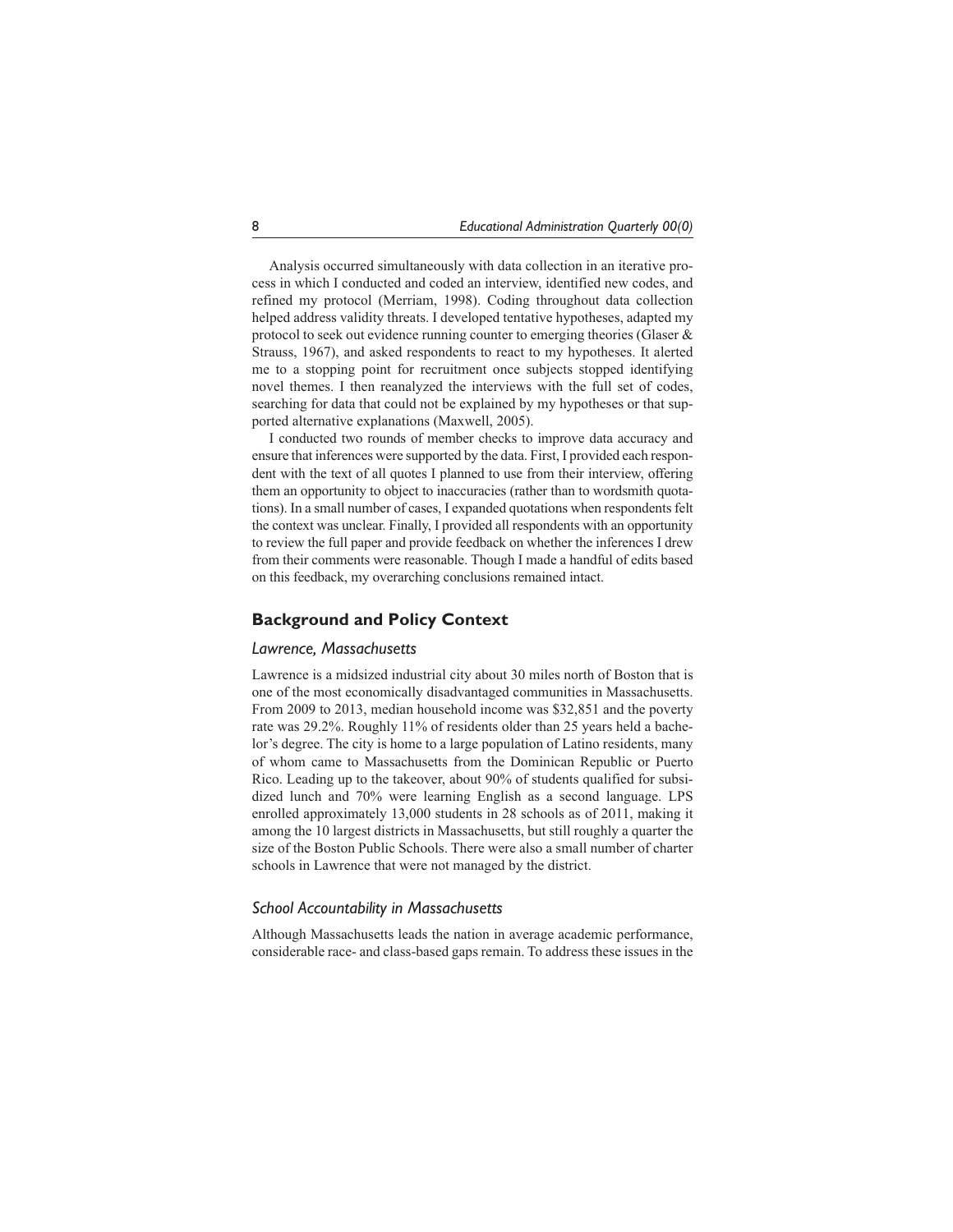midst of competition for federal Race to the Top funding, the State Legislature passed the Achievement Gap Act in 2010. This reform created a tiered system of accountability targeting the lowest performing schools and districts for intensive interventions, including state takeover. Lawrence had a long history of low performance, but the state considered the 2010-2011 results to be especially grim. LPS was in the bottom five districts in the state based on proficiency rates on the state's ELA (English Language Arts) and math exams. Only half of all students were graduating high school within 4 years. Furthermore, the state now had new policy mechanisms at its disposal for addressing underperformance.

In fall 2011, the state deployed the Achievement Gap Act takeover authority for the first time. The Massachusetts Board of Elementary and Secondary Education gave LPS the lowest possible accountability rating, placing the district into "receivership." As a result, decision-making power and the ability to name a Superintendent shifted from a locally elected board to the state. In January 2012, the state appointed a "Receiver" who was given the authority of the Superintendent and the School Board, as well as discretion to ignore portions of the collective bargaining agreement and unilaterally extend the school day and year. State data show that post-receivership increases in LPS' per pupil spending did not outpace statewide increases.

# *Lawrence Turnaround*

The Receiver spent the first 5 months after his appointment visiting schools and meeting parents, educators, potential partners, union leaders, community groups, and elected officials. Consistent with a civic capacity building approach, district leaders said that this period of information gathering and needs assessment informed the creation of the Turnaround Plan outlining the reforms. This strategy was politically advantageous because, as one statelevel leader explained, "People support what they help create."

The Turnaround Plan, released by the Receiver and Commissioner in spring 2012, had five major components. First, there were higher expectations for students and staff through ambitious performance targets and dropout recovery. Second, there was increased school-level autonomy and accountability. A small number of schools—4 of 28—were handed over to new managers. Third, there was an effort to improve the quality of human capital, through staff replacement, staff development, and a new performance-based career ladder compensation system. Fourth, there was extended learning time, through expanded school day, enrichment activities, tutoring, and special initiatives. Fifth, there was an emphasis on using data to drive instructional improvement.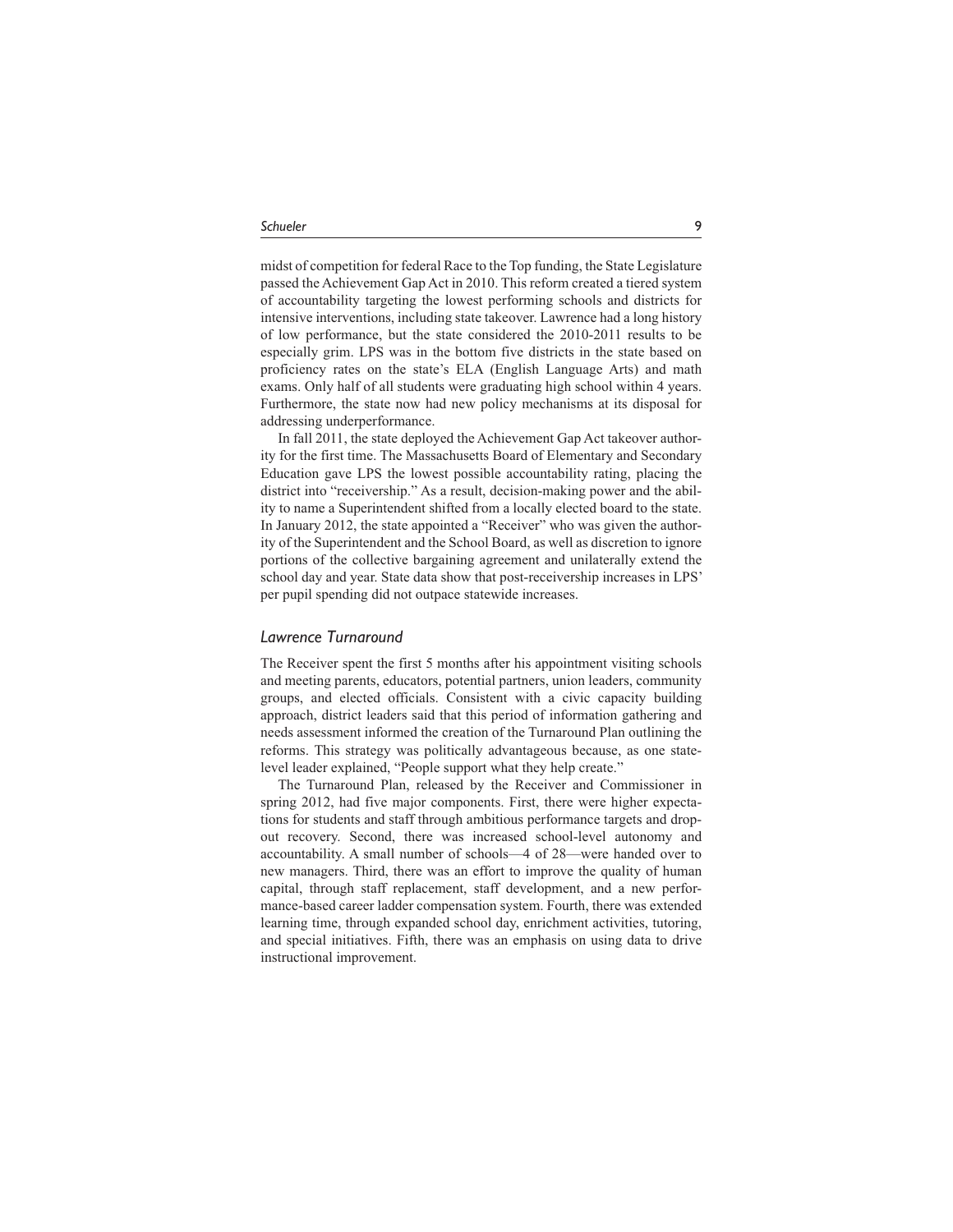For human capital improvement, the Receiver took an aggressive approach to improving the quality of school leaders, replacing half of all principals in the first 2 years (Education Research Services, 2015). The state reports a principal retention rate of 82% in 2012-2013 and 72% in 2013-2014. The Receiver was less aggressive when it came to replacing teachers. LPS estimates that it actively removed 10% of teachers prior to turnaround Year 1. Between dismissals, resignations, and retirements, the teacher retention rate was 82% in 2012-2013 and 74% in 2013-2014. The district enlisted an alternative certification provider to help with talent recruitment.<sup>1</sup>

The first two full years of turnaround implementation led to substantial positive gains in math and modest improvements in reading. There was no evidence of slippage on attendance, grade progression, transfer, school enrollment, or graduation among 12th graders and improvement on grade progression among high school students (Schueler, Goodman, & Deming, 2017). One notable program was the "Acceleration Academies" in which select teachers delivered struggling students with instruction, in a single subject, in small groups of 10, over weeklong vacation breaks. These programs explained roughly half of the math gains and all of the reading gains. The size of the overall effects is slightly larger than the impact of injecting high-performing charter school practices into Houston's low-performing traditional public schools (Fryer, 2014). The impressive academic gains motivate my exploration of the politics of implementation.

# **Findings**

### *Stakeholder Response*

Although the Lawrence experience was not entirely uncontroversial, I find controversy was minimal relative to other recent cases of takeover and turnaround. For instance, researchers and journalists have documented considerable signs of community resistance to reforms, such as public demonstrations and protests, school walkouts, and critical commentary in the press and other public venues in places such as New Orleans (Buras, 2015; Jabbar, 2015), Newark (Morel, 2018; Russakoff, 2015), Buffalo (Duke, 2016), Tennessee (Glazer & Egan, 2016), Georgia (Welsh et al., 2017), and Holyoke, Massachusetts (Williams, 2015). In contrast, I find fewer signs of significant public dissatisfaction with the Lawrence reforms.

Popular press coverage provides one indicator of the overarching public narrative surrounding receivership. I display the count of news articles I analyzed by publication year in Figure 1 and dominant themes over time in Figure 2. The primary content of LPS coverage shifted from a negative tone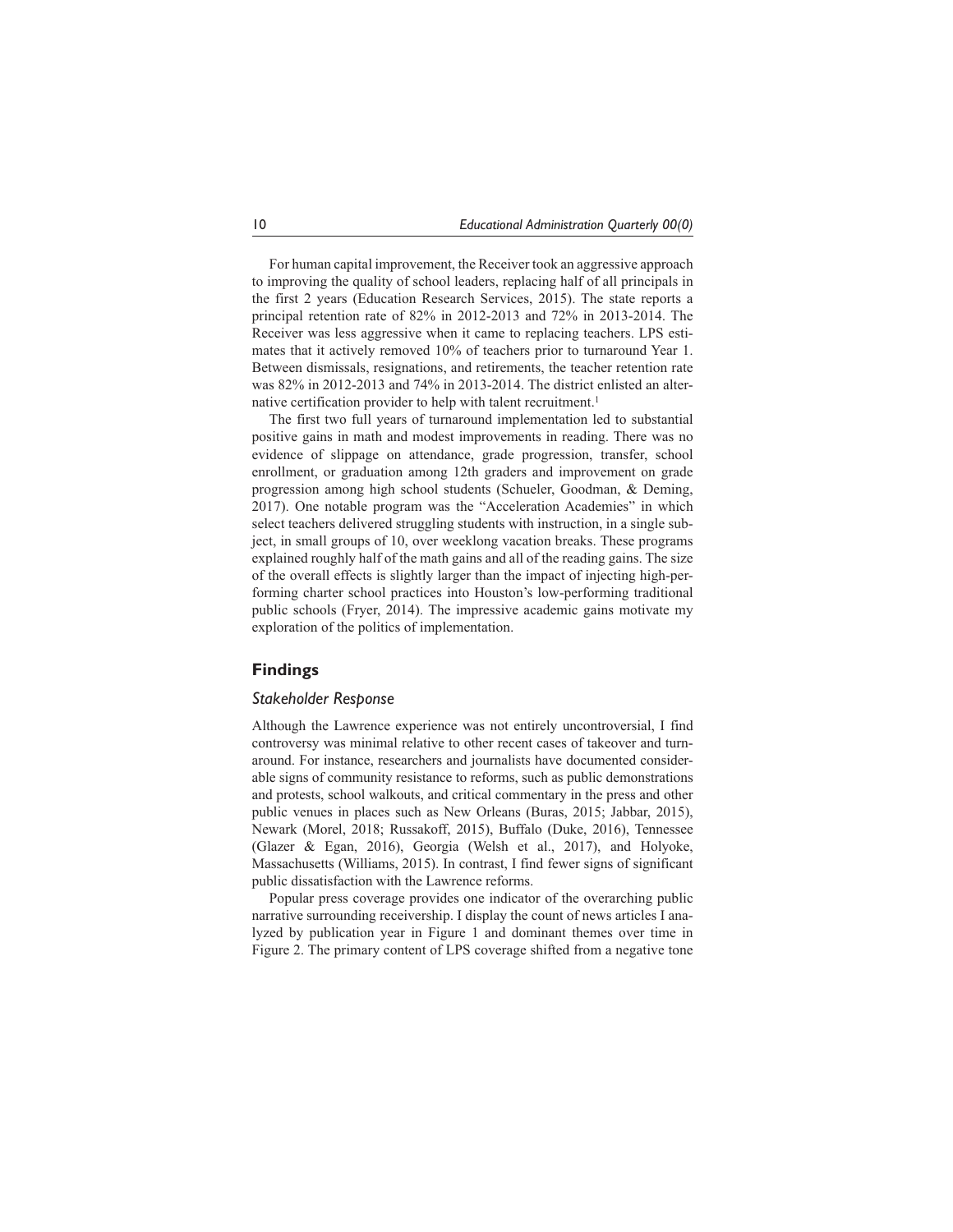



**Figure 1.** Frequency of press articles on the Lawrence Public Schools, fall 2007 to fall 2015.

pre-receivership to a more positive tone post-receivership. Between 2007 and 2010, a single theme dominated relating to allegations of wrongdoing against public officials, including campaign finance investigations of the Mayor, fraud and embezzlement indictments against an LPS Superintendent, and the firing of three consecutive Superintendents (not including an Interim Superintendent). In 2011, new themes emerged related to low academic achievement and state takeover.

In 2013, post-receivership, the coverage shifted to a narrative of improvement. In recent years, Lawrence was often described as a model for district turnaround. Overall, I found minimal mentions of community resistance. The pockets of criticism related to union concerns over collective bargaining, dismissals, performance pay, and extended learning time compensation. Individual teachers expressed due process complaints regarding their evaluations. Finally, some regional leaders argued that the reforms did not go far enough in utilizing market-based approaches.

Another indicator was that elected officials, including the then Mayor and Legislative Delegation, expressed public support for takeover. One district partner explained, "This was not actually a hostile takeover . . . a lot of these places, the biggest problem is if you have a local player who's . . . fighting it. In fact, the Mayor invited it." One legislative delegation member argued that support for receivership was representative of the community, "to have Latinos on our side was huge. . . . A white guy [referring to himself] couldn't have done this without a team from Lawrence. . . . We had reps, parents, young moms, the Mayor . . . say, "We want this."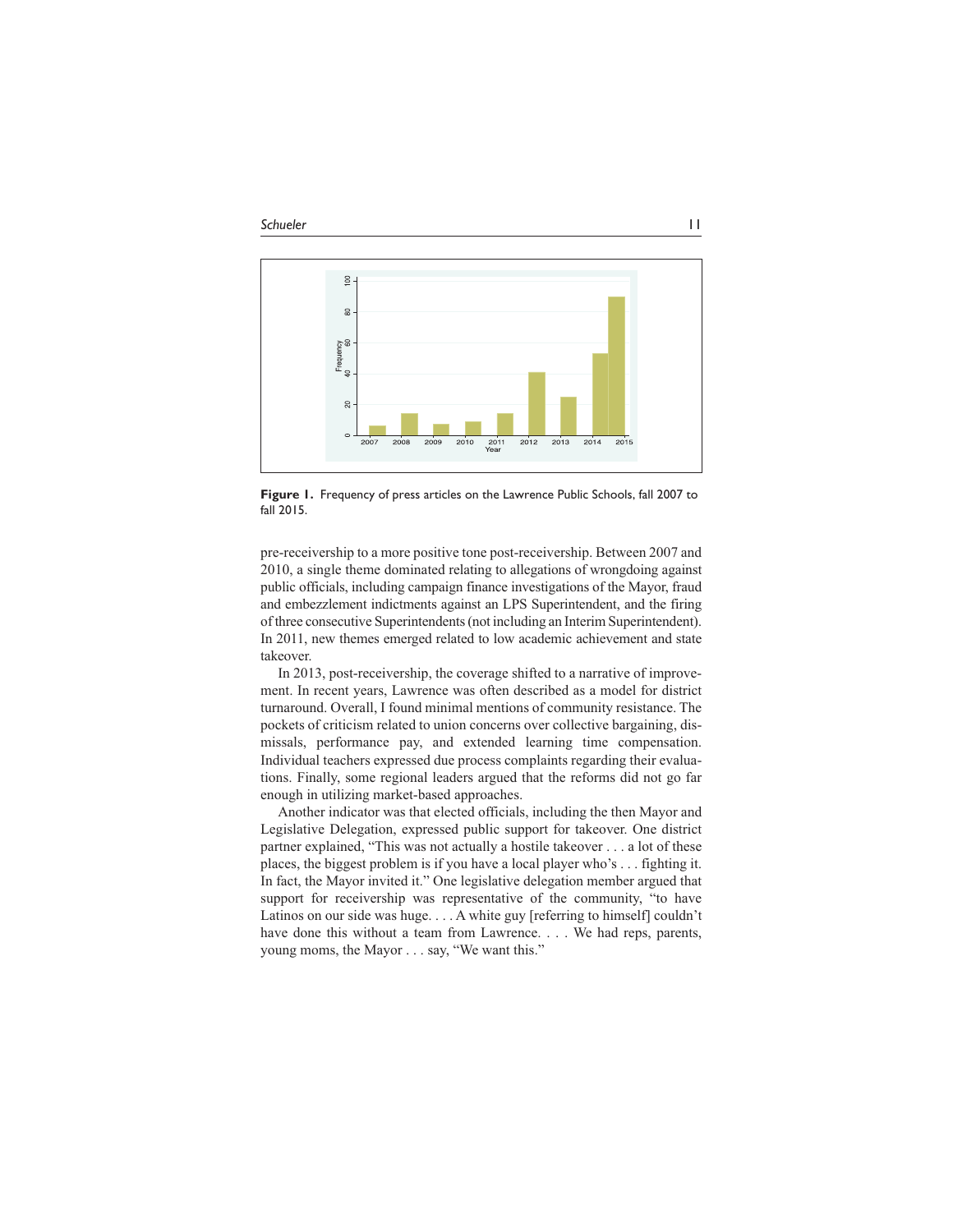| 2015<br>2014 |                                              |                 |                  |                    |                 |       |                  | Academic improvement | How they got results | Union criticism of turnaround |                  | New contract | School activities | Union support for turnaround | Union-district cooperation | Lawrence as model |
|--------------|----------------------------------------------|-----------------|------------------|--------------------|-----------------|-------|------------------|----------------------|----------------------|-------------------------------|------------------|--------------|-------------------|------------------------------|----------------------------|-------------------|
| 2013         |                                              |                 |                  |                    |                 |       |                  |                      |                      |                               | Union run school |              |                   |                              |                            |                   |
| 2012         |                                              |                 |                  |                    | Turnaround plan | Riley | Charter partners |                      |                      |                               |                  |              |                   |                              |                            |                   |
| 2011         | Scandal/allegations against public officials | Low-achievement | State takes over | Mayor pro-takeover |                 |       |                  |                      |                      |                               |                  |              |                   |                              |                            |                   |
| 2007-2010    |                                              |                 |                  |                    |                 |       |                  |                      |                      |                               |                  |              |                   |                              |                            |                   |

Figure 2. Dominant themes in Lawrence Public Schools-related press coverage, fall 2007 to fall 2015. **Figure 2.** Dominant themes in Lawrence Public Schools–related press coverage, fall 2007 to fall 2015.

ן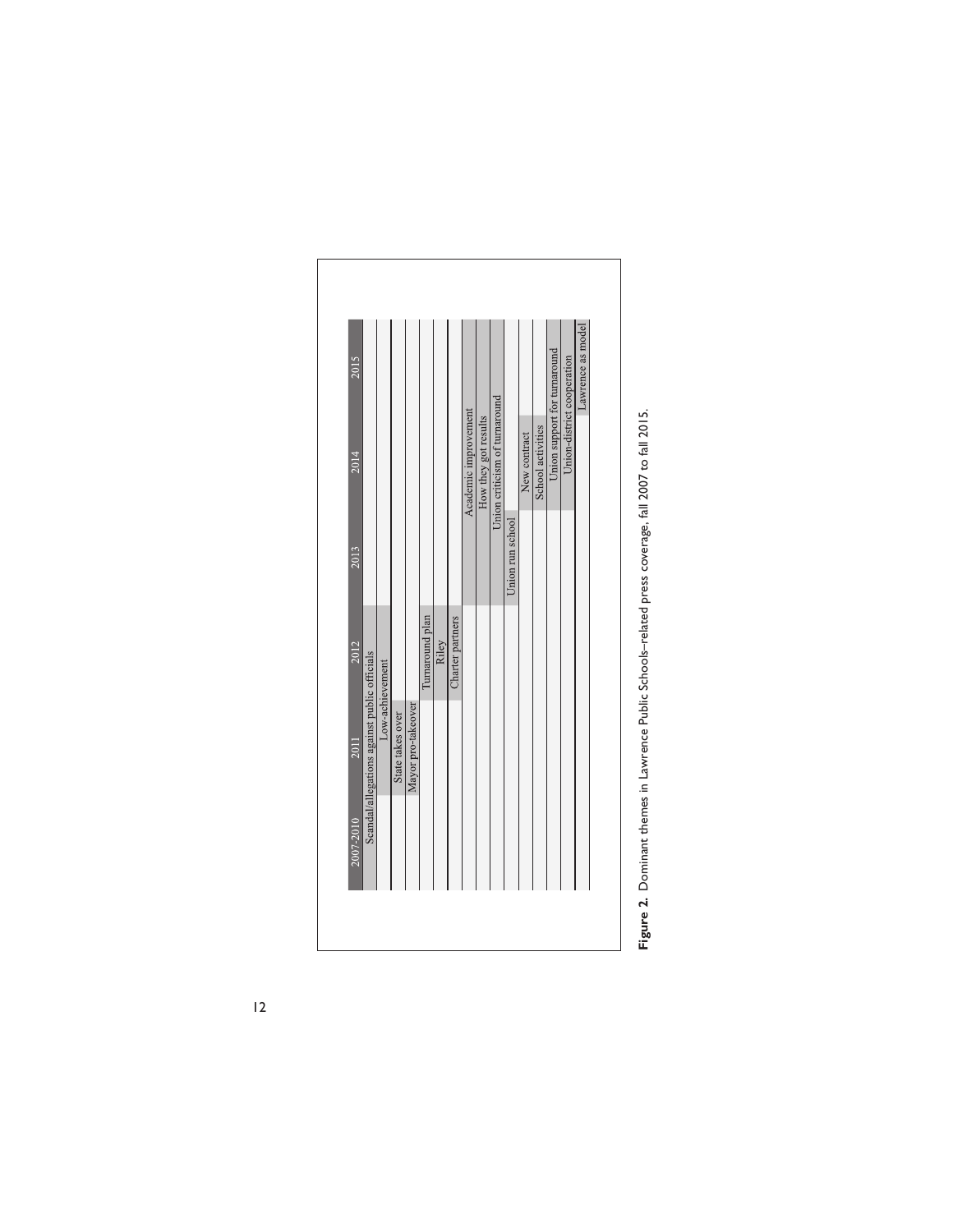Two sources of survey data provide additional signs of support. The MassINC Polling Group polled 404 parents just after the Turnaround Plan's release but prior to implementation. The majority of respondents (68%) had heard about and approved of the plan while only 5% disapproved. Similarly, data from the March 2012 and January 2014 Teaching, Empowering, Leading and Learning survey of educators suggests no slippage and some notable post-turnaround improvements in educators' satisfaction with their working environments, at least among those retained under receivership. Full survey results are available on request.

The Lawrence Teachers Union, a local affiliate of the AFT, had a more complicated response. As the state considered receivership, the union expressed agreement that LPS students were not being adequately served. However, union leaders believed the Achievement Gap Act misdiagnosed the cause of the problems, placing more blame on collective bargaining than poor leadership and other causes of low achievement. The local and state unions were opposed to the concept of receivership and had serious concerns about the potential threat it posed to collective bargaining rights and local decision making.

Over time, the union began to view receivership as unavoidable, believing that the State Board had the votes to take over. In this context of perceived inevitability, the local union president told the Commissioner that he was committed to partnership and told the press that he would "make lemonade out of a lemon." Union leaders made a deliberate decision to be at the table with turnaround leaders, citing Saul Rubenstein's research on the positive association between union–district collaboration and student outcomes. The union determined that fighting receivership would be counterproductive and that collaboration was their best hope for having a voice.

Despite this commitment to cooperation, the early implementation phase was marked by union–district tension. The membership had anxiety about job security, anticipated charter conversions, and the effect of extended learning time on schedules. The Receiver's initial review of human capital was likely the most stressful phase, as his team decided who to retain. It is hard to overstate how distressing this process must have been, especially for those who lost jobs as a result. Union leaders acknowledged that some teachers should not have been working in LPS but believed that the district went too far by firing teachers without due process who could have improved with support.

The process of coming to an agreement on a new contract was also tumultuous. The union filed two complaints with the Massachusetts Department of Labor Relations for failure to bargain and the creation of a Teacher Leader Cabinet to advise on district policy paid for via stipends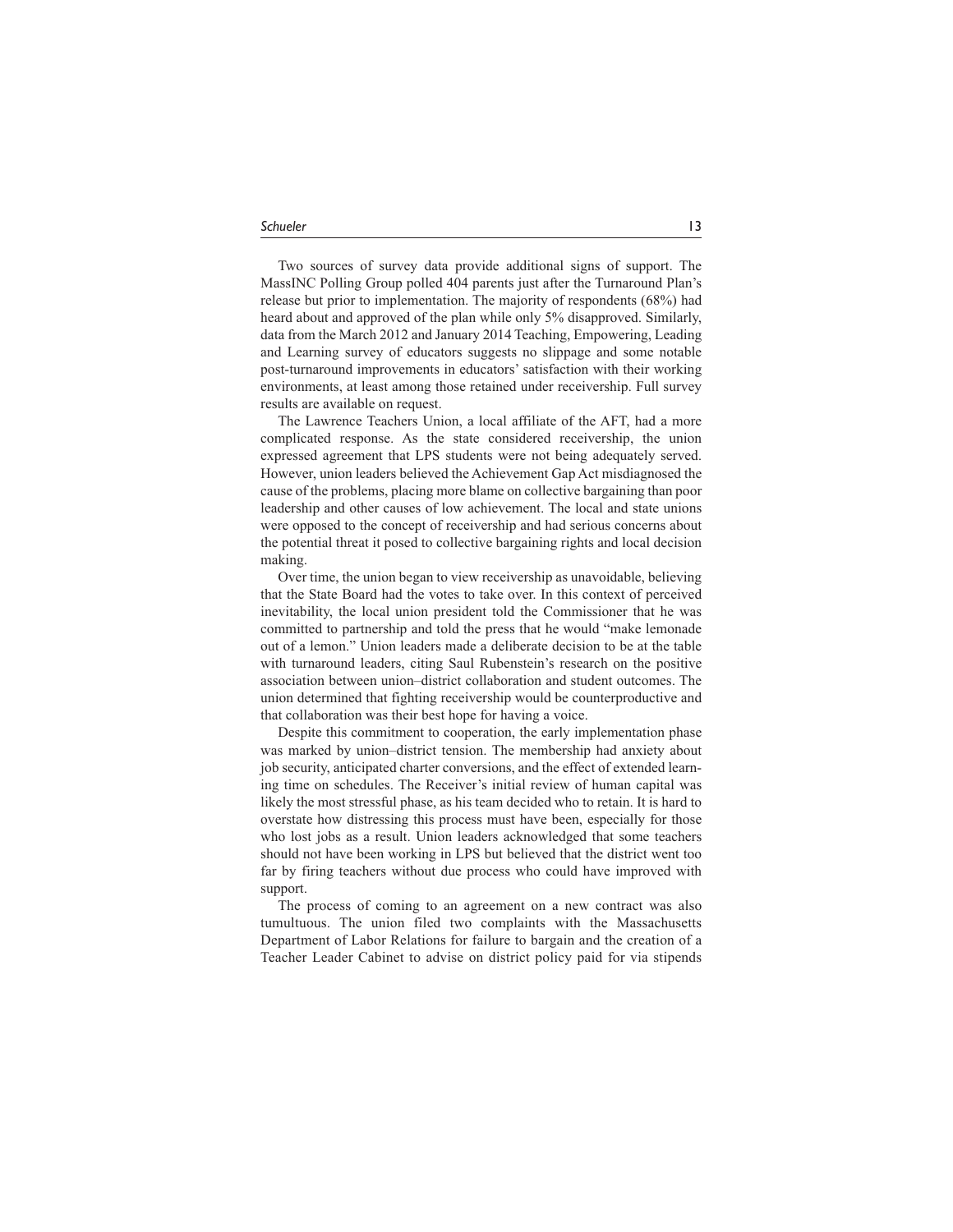rather than a union-negotiated rate. The state and national AFT got involved. Eventually, the union and district entered into conversations mediated by the state's Department of Labor Relations. Disagreements centered on the performance-based compensation system and what union leaders viewed as unfairly low compensation for extended learning time. In the face of these concerns, the district moved forward with implementing its new compensation system before union members ratified the contract. The union did move the district toward outlining grievance and arbitration procedures and establishing school-level teacher leadership teams. In spring of 2014, LPS teachers voted to ratify the contract by 57% to 43%. The union viewed the agreement as titled toward management's objectives but saw it as better than nothing.

Overall union–district relations improved after the contract was in place, but disagreements did not disappear entirely. Dominant press-based themes over 2014 and 2015 included both union–district cooperation and union criticisms of the turnaround related to compensation for extended learning time duties, mid-career teacher salaries, retention among new hires (particularly young, Ivy League–educated teachers), due process for nonrenewed teachers, and compensation for paraprofessionals. In the midst of the tumult, one relative bright spot was the district and union's decision to co-manage a lowperforming LPS school. Planning conversations continued in a positive direction.

Despite policy disagreements, union leaders argued that communication and interpersonal relations with district leaders had improved postreceivership. District leaders said that the union opted for a supportive, rather than oppositional, approach. In 2014, AFT President Randi Weingarten highlighted Lawrence as a model of successful union–district collaboration (Weingarten, 2014). Local union leaders saw this as an overstatement, but they did not hesitate to acknowledge improvements in standardized test scores and parent and educator confidence. However, they believed that successes could have occurred under traditional collective bargaining.

In sum, the turnaround was relatively well received by community members, retained educators, and partner organizations. There was no evidence that these groups generated significant resistance. The union expressed considerable criticism, and district–union relations experienced ups and downs. However, there were signs of improvements in union–district communication and ongoing cooperation despite policy-based disagreements. The union's response was fundamentally collaborative rather than oppositional. The relatively mild stakeholder response motivated me to explore why the reforms were not met with more resistance.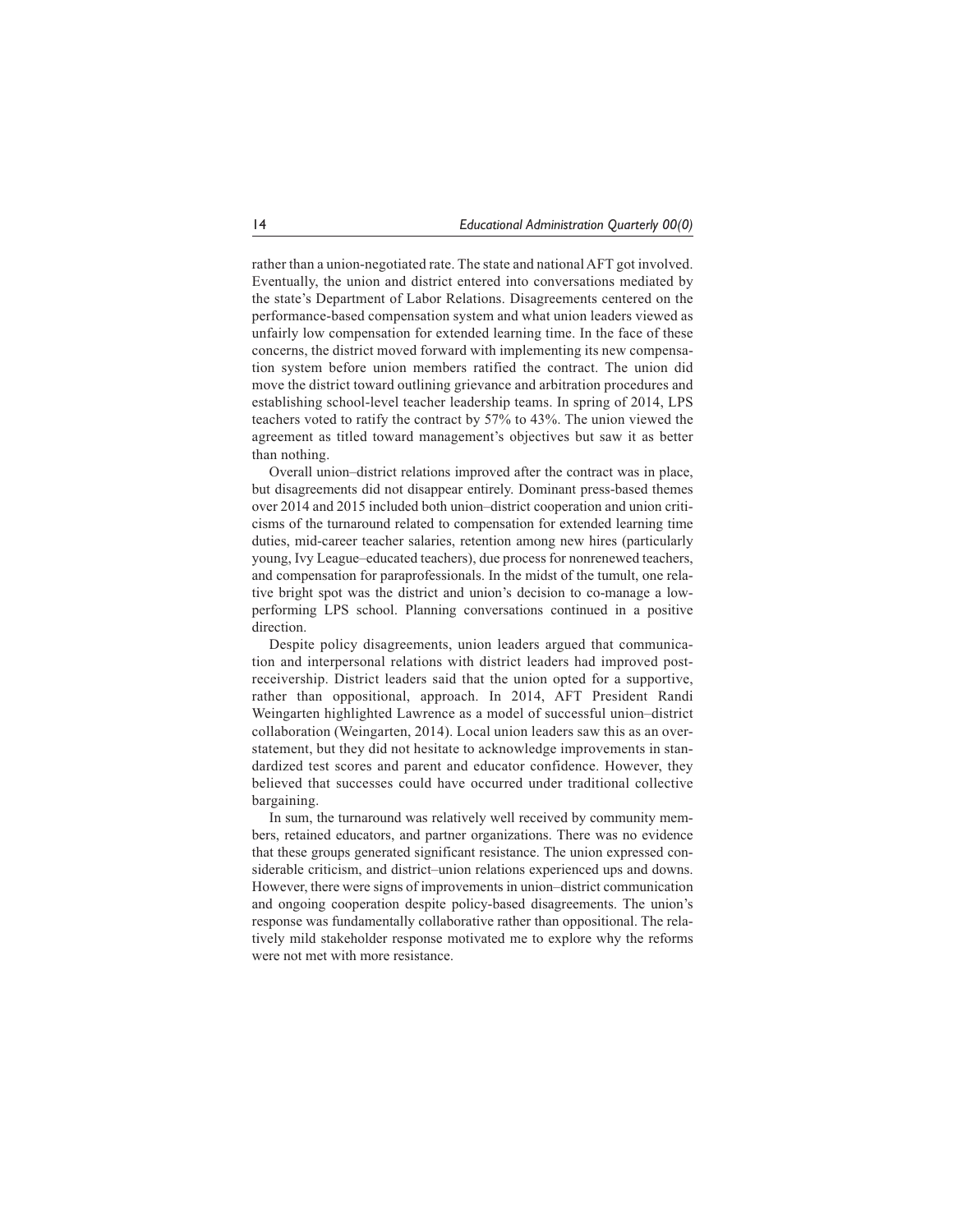# *Contextual Factors Limiting Controversy*

I find that several characteristics of the Lawrence context helped limit negative reactions to the turnaround. First, the district is medium sized, allowing the Receiver and his deputies to set foot in all schools. Central office leaders argued that this was essential for successful school-by-school reform. One argued, "You need to have a small number of schools . . . to advise schools or strategically replace people, you have to know that school, pretty much like the back of your hand to be able to do it well." In addition to the district's manageable starting size, throughout the post-receivership period, student enrollment was increasing. This prevented leaders from having to make budget cuts or close schools based on declining enrollments.

Lawrence's political context also helps explain the response. Prior to receivership, there was a widespread perception of dysfunction, instability, and even corruption among city and district officials. One district partner argued that this created receptivity to takeover:

There's a big difference when you say, "I'm only doing this because we're going to do better with your schools than you were doing," versus "because people are stealing stuff" . . . that condition really did change the rhetoric . . . there was a moral underpinning.

Many community members perceived a lack of local capacity, as one former state official argued, "there was a sense of urgency . . . things had gone from bad to worse . . . they needed help." Concerns that receivership would compromise local, transparent, democracy were moderated by the public's lack of confidence in local policymakers. The Receiver remembered that when he arrived in Lawrence, people told him, "Watch the School Committee tapes from the past, it's like Jerry Springer!" One leader of a partner organization argued that the pre-receivership School Committee lacked parental representation. Therefore, although the community was not happy about receivership, many viewed it as the lesser evil.

Several characteristics of the organized labor landscape also contributed to the turnaround response. First, Massachusetts' principals do not have the ability to collectively bargain, clearing the way for school leader replacement. One district official argued, "In other states that have unionized principal associations, you can't do any of this." Additionally, relations between the teachers union and the district had been persistently poor prior to receivership. One local union leader recounted a meeting in which the old Superintendent "just started yelling at me." He went on to say, ". . . for a long time the Lawrence Teachers Union, we were aware of the improprieties . . . by some of the School Committee members, City Council members." As a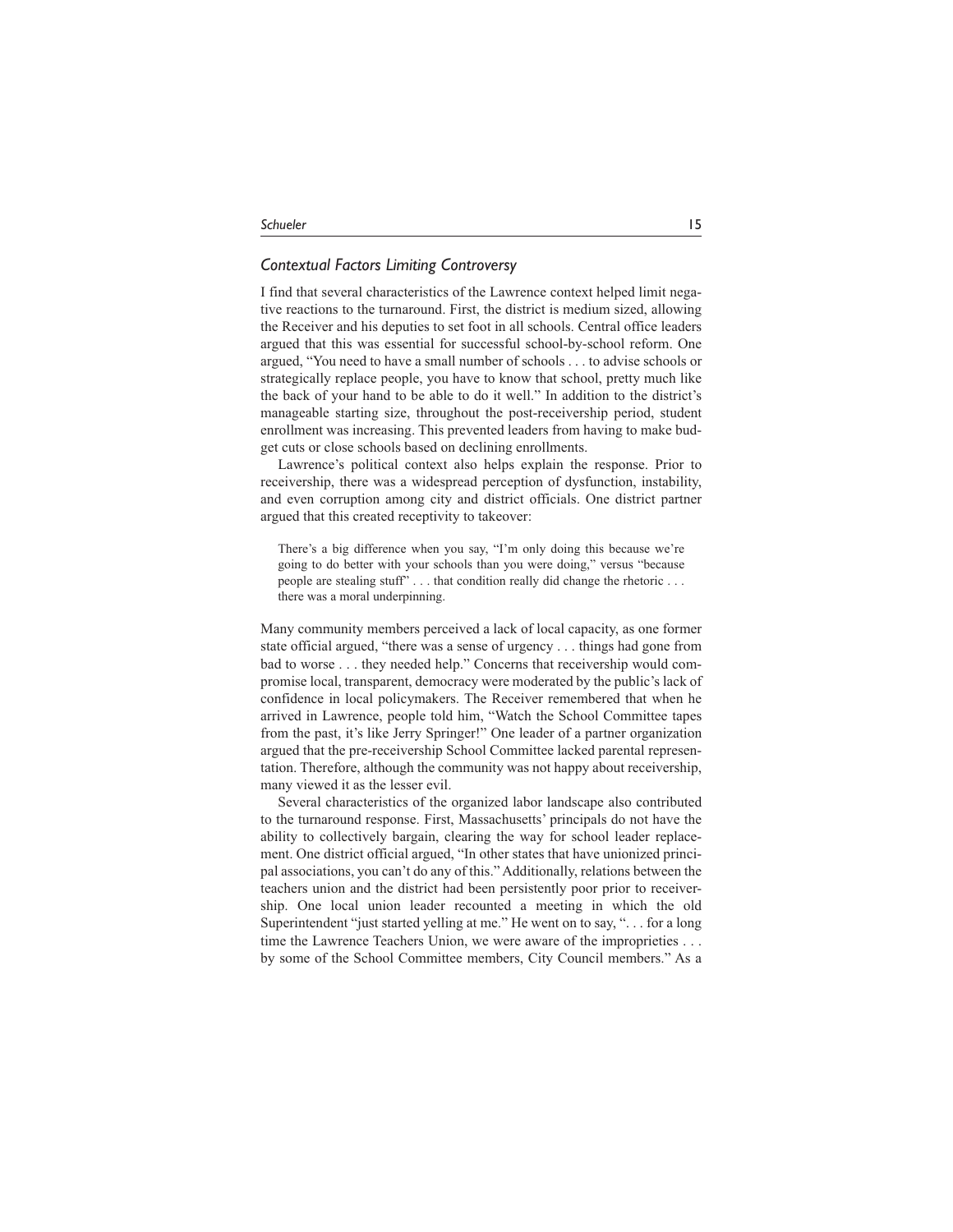result, there was substantial room for improvement in union–district relations. Interestingly, the Receiver's administration viewed the union as having been, in some ways, a force for good in a dysfunctional pre-receivership system. One district administrator explained,

For the last 20 years . . . the union was an incredibly positive force here in the midst of a lot of chaos, a lot of turmoil, a lot of people that were treated incredibly unfairly . . . reformers never think this is a real thing but it literally was the union protecting people from cronyism.

This perception likely contributed to the district's willingness to collaborate with the union.

The lack of a strong union–parent alliance likely hamstrung the union's ability to oppose receivership. In many cities, school systems have historically served as a major employer and venue for the social mobility of people of color. This dynamic can reinforce alliances between unions and parents where the teaching force is racially or ethnically similar to the families it serves (Henig, Hula, Orr, & Pedescleaux, 1999). In contrast, the 80% White LPS staff was not representative of the 90% Hispanic student population (reported by the Massachusetts Department of Elementary and Secondary Education). One district partner argued that these dynamics created a disconnect between the union and broader community, "It's not Latino teachers losing their jobs in Lawrence . . . and [the union President] is a White Irish guy." One community group leader recounted the days preceding receivership:

We got calls from some folks pretty high in the union nationally sort of asking us if we would organize against receivership . . . the challenge with some unions today is that they have become disconnected from the communities they are embedded in . . . organizing to save the union was not something that was going to have resonance with parents and students here.

The broader statewide accountability context also contributed to the turnaround response. First, the new Achievement Gap Act–provided authorities seemed to help the state and district to recruit leaders with political capacity. State-level interviewees argued that it would have been difficult to recruit a politically adept receiver without offering authorities he or she would perceive as necessary for making major improvements, such as the ability to bypass the School Committee and alter portions of the collective bargaining agreement. The authorities also put a spotlight on LPS aiding the recruitment of principals and teachers supportive of the new approach.

Furthermore, the authorities provided leverage, allowing the district to bypass political battles. The Receiver's ability to ignore the collective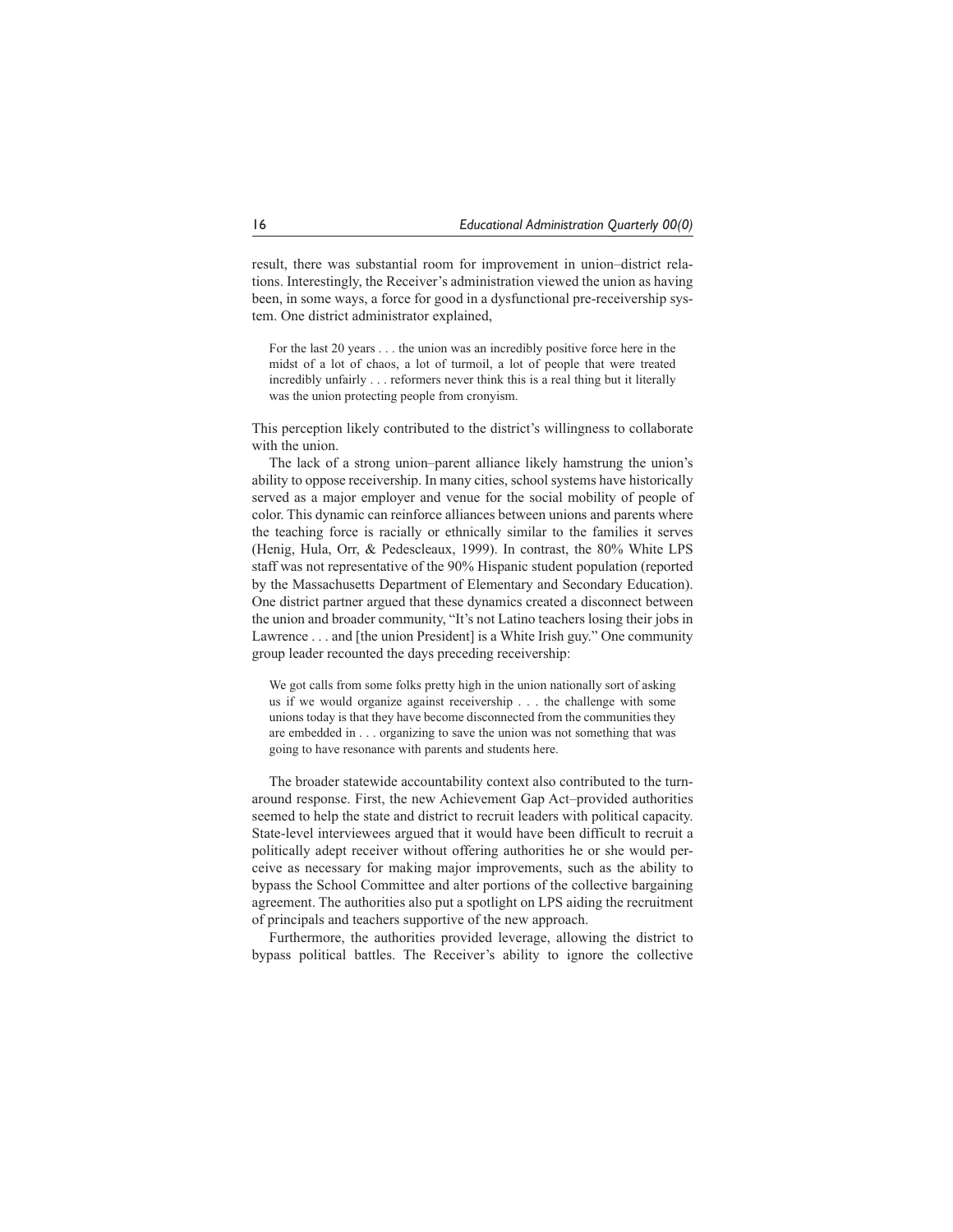bargaining agreement helped the district get union support for a contract the union would not have otherwise accepted. One union leader explained,

The Receiver set a deadline . . .saying if we don't have a contract settled by this date, I'm imposing . . . we were powerless. So we pushed as hard as we could . . . when the clock struck midnight we said okay, we'll sign the deal . . . there was some lobbying done with the membership to tell them . . . if we didn't get this, we had . . . nothing in writing, no grievance procedure . . . Better to have this than nothing.

The Achievement Gap Act authorities also provided district officials with a degree of political cover. According to one district partner, the Receiver's team sometimes responded to requests with, "I'd love to help . . . but [the State] won't let me." One union leader argued, "Most people in the district that know [the Receiver] on a personal level like the guy. They might very much dislike some of the policies, but they also know that [the Receiver] can't do anything without the approval of the Commissioner." In some cases, stakeholders said district leaders suggested that state leaders, "want to do nothing but charter schools and I'm sort of holding back the floodgates, so work with me and . . . we won't have to kill you with charter schools."

In sum, the district's size and growing enrollment, union politics, and racial/ethnic disconnect between the educator and student populations created a context in which it was possible to implement receivership without a dramatic backlash. Furthermore, the authorities provided by Massachusetts' accountability system helped the state recruit politically skilled leaders and shielded turnaround leaders from some local conflicts.

# *The Lawrence Third Way*

Within the context described above, the turnaround leaders' implementation approach limited resistance to the turnaround and reflected a third way orientation to reconciling conflicts between educational reformers and traditionalists. Publicly, the Receiver often characterized his team as rising above polarized ideological battles and embracing a "third way" approach:

This problem is far too big for a civil war . . . we've made a decision to tune out that stuff. So, sometimes I take shots from extremists in the traditional union camp. Sometimes I take shots from the extremists in the "charter schools are the only way" camp. We don't need a camp . . . this third way is what we're about . . . I've seen many types of good schools and parents don't care. They just want a good school for their kid.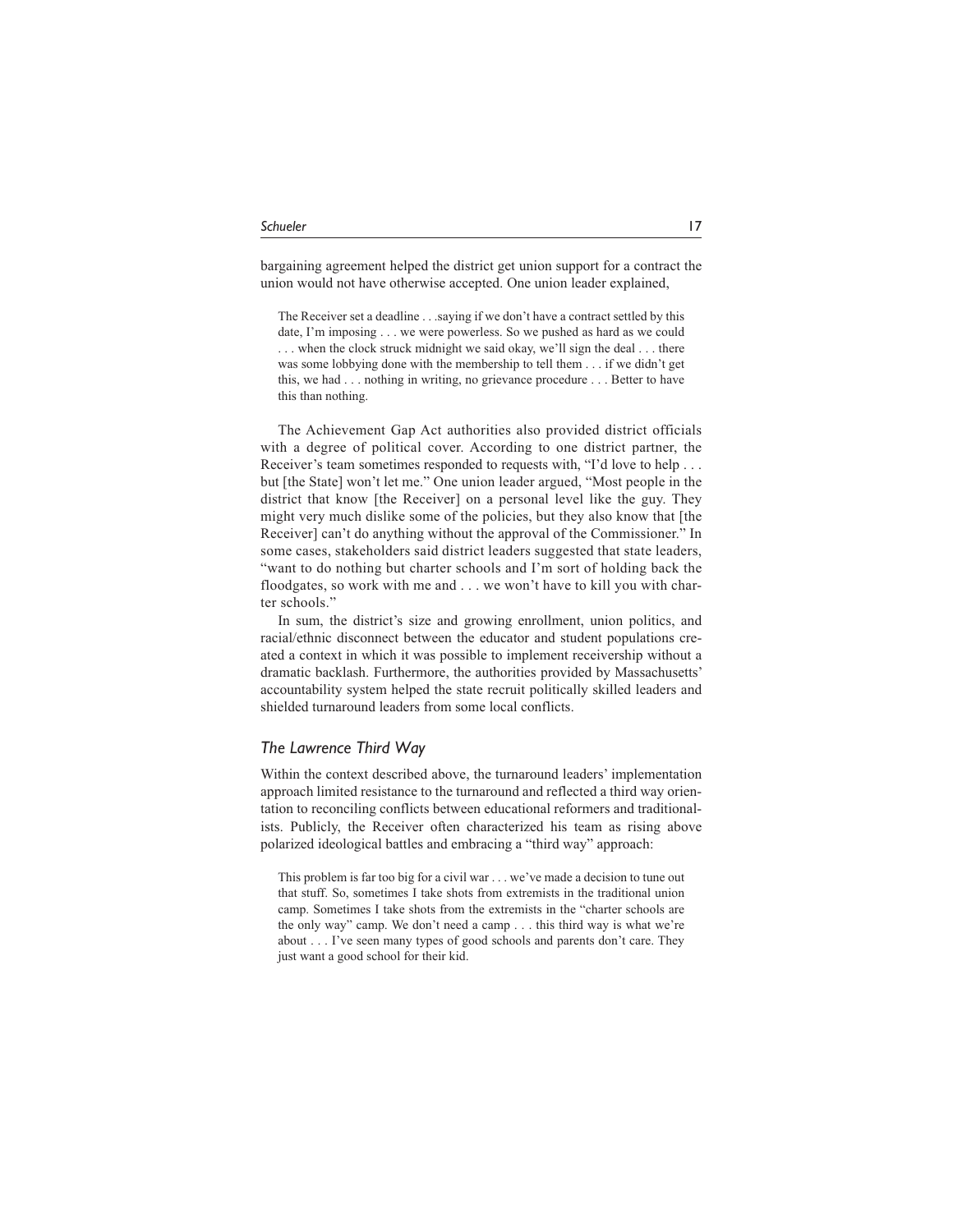This framing likely improved turnaround reception given it's hard to oppose "good schools" or favor charged conflicts. Furthermore, supporters described the Receiver as capable of crossing ideological lines, arguing he was, "a boundary crosser . . . who had good relationships with the charter entrepreneurial innovation community and a long proven track record as a district administrator." The Receiver remembered, "I was a principal of . . . an AFT union school . . . quietly I was friends with [charter network leaders]. We always had to kind of talk in secret and have beers because there was such animosity between the worlds" (Riley, 2013). Beyond the rhetoric, the third way was also reflected in several of the team's policy choices described below.

*Differentiating district–school relations.* The first feature of the turnaround that improved stakeholder response was its emphasis on differentiated district– school relationships. Rather than adopt a strictly traditionalist centralized approach to district organization, or a uniformly reform-oriented decentralized system, turnaround leaders found a third way. The district did increase school autonomy and accountability but provided supports to schools in making the transition and provided differentiated levels of autonomies based on each school's capacity. This improved stakeholder response by adapting policies to fit local preferences and by overcoming certain weaknesses of the extreme versions of centralization and decentralization.

Differentiation is consistent with the contingency theory of leadership suggesting that the ideal management style varies depending on the characteristics of the organization being managed (Lawrence & Lorsch, 1967). Differentiation need not come at the expense of achieving policy coherence, a factor that appears in several studies of improved districts (e.g., Supovitz, 2006), as long as actions are aligned toward achieving coordinated objectives (Childress, Doyle, & Thomas, 2009; Chrispeels, Burke, Johnson, & Daly, 2008; Johnson et al., 2015). In fact, scholars emphasize that achieving coherence is an ongoing process in which schools work with the central office to craft a fit between individual schools' approaches and external policy demands (Honig & Hatch, 2004).

While the Receiver's team was critical of top-down management, rather than uniformly increased school autonomy, they implemented a system of differentiated autonomy, providing tailored levels of flexibility and central office supports based on each school's needs. Rather than assuming that failure was the rule, leaders identified and celebrated preexisting pockets of success. Schools that were highest performing pre-turnaround received greater autonomy. Schools in the middle got less autonomy and more intensive support. For the lowest performing schools, the district handed over management to independent operators that were given substantial autonomy.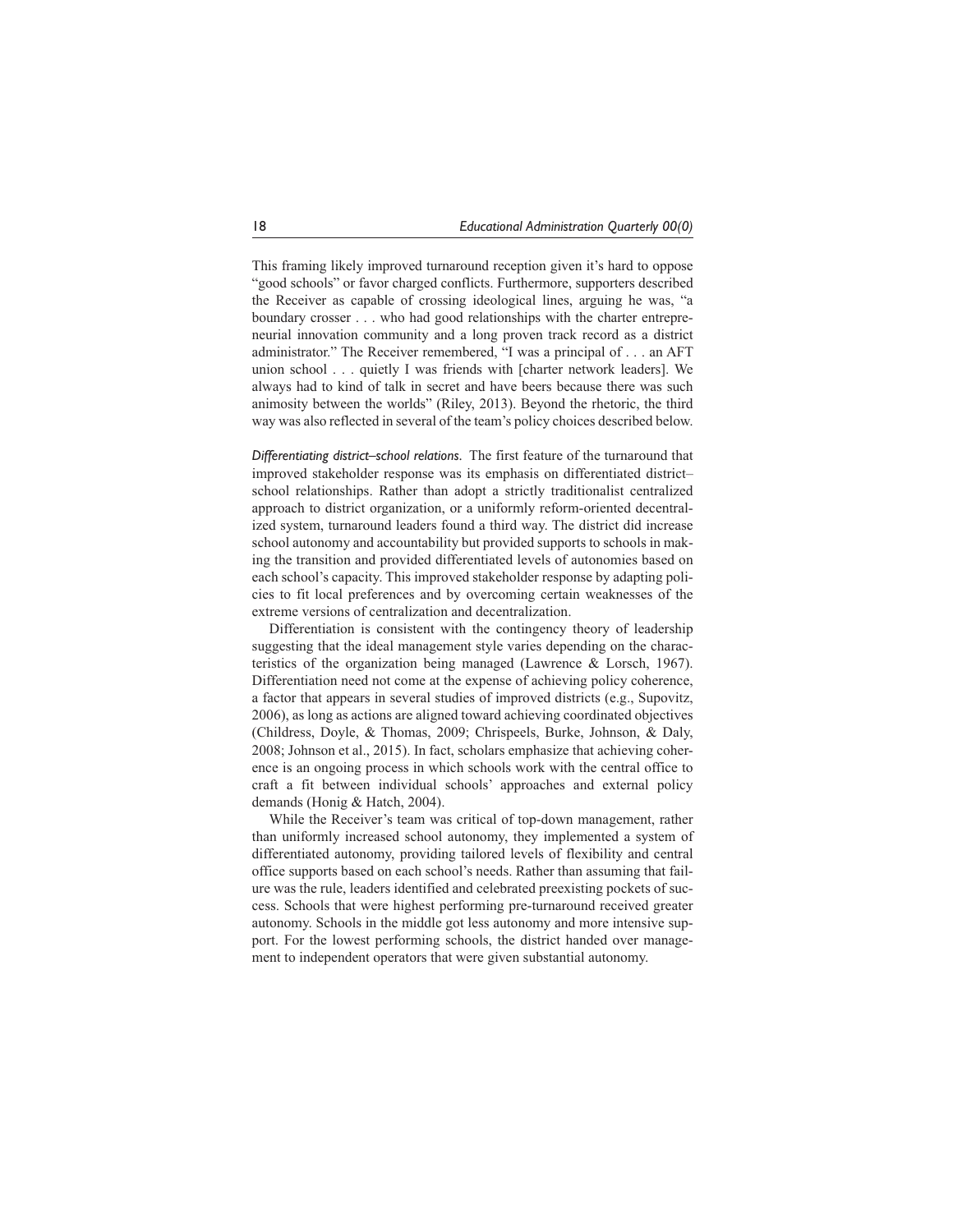The team's decision to pair autonomy with support was an important one. The stated goal was to shift the central office from a compliance- to a servicebased organization, consistent with other improved districts (e.g., Johnson et al., 2015). This orientation appealed to school-based staff. One principal described the early information gathering phase:

[The Receiver] was . . . meeting with every single principal individually . . . "Tell me what you think . . . What do you need?" . . . the idea of someone asking . . . "What is going to help you to succeed?" that was a new idea . . . very impressive . . . everybody just started to relax.

Listening to principals did not always mean capitulating. One explained, "We don't have to agree with everything but . . . you've had a voice in the change . . . that's been extraordinary." This shift also meant cutting the central office budget by \$6.6 million in the first 2 years and pushing funds to the school level (Education Research Services, 2015), a decision that again likely appealed to school staff.

While principals' appreciated flexibility, autonomy also generated trepidation. One remembered, "We were charged with redesigning our school and I didn't know where to begin. I was incredibly nervous." To smooth this transition, turnaround leaders took steps consistent with Honig's (2012) argument that effective central office practices often mirror pedagogical theories typically reserved for classroom teachers. For instance, district leaders used instructional scaffolding by narrowing school-level planning to one area extended learning time—in the first year. They used "brokering" to connect principals to an external organization—the National Center for Time and Learning—to support schools in the planning process. The district mandated additional time but allowed school staff to decide when to add it and how to use it, improving buy-in for extended learning time.

*Diversifying school management.* The leaders' third way approach to diversifying school management also improved the stakeholder response. The team implemented a version of the "portfolio management model" of district governance in which the central office oversees a supply of schools managed by a diverse set of operators (Hill, Campbell, & Gross, 2012). The portfolio model incorporates both market- and public management–oriented approaches to improvement, typically providing school choice, but placing the central office—a democratically governed entity—as the primary arbiter of school quality (Henig & Bulkley, 2010).

The LPS system diverged from typical portfolio management by retaining neighborhood-based rather than choice-based school assignment, but the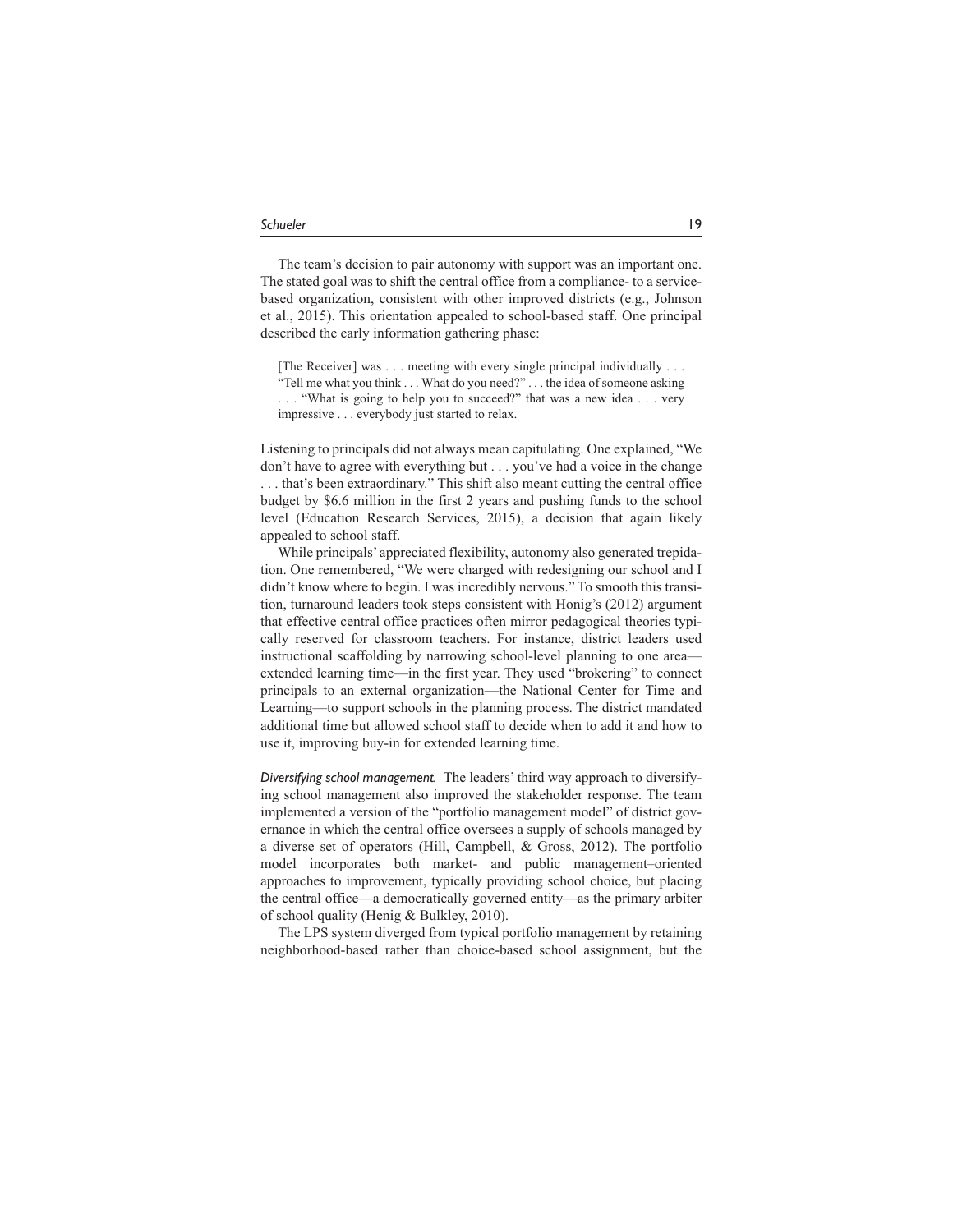model still incorporated market-based elements. The district contracted with organizations that, in theory, competed to run schools, including charter groups born from market-based approaches to reform. The district provided schools with autonomies more familiar to CEOs than public administrators. Central office managers then tracked and renewed contracts based on performance. This governance system lent itself to a third way approach by blending market-based reform with centralized regulation.

The district's selection of operators further illustrates its third way orientation. The majority of schools were kept under district management; however, the district handed over operations of four low-performing schools and launched a new school, also managed by an outside group. Partners included charter operators, an early childhood group, a duo of educators, and the local teachers union. These partnerships reinforced the Receiver's message that he was willing to work with groups on all sides of major policy debates.

Partnering with the Lawrence Teachers Union to comanage the Oliver School seemed particularly valuable for improving union–district relations. Union leaders viewed the collaboration as increasing their influence district-wide:

We went to . . . an AFT conference . . . [the Receiver] did go to that, and his team . . . that's when a lot of the model for the Oliver Partnership was hashed out . . . that helped build a little bit of trust . . . in other areas. Plus, a lot of the vocabulary of the Oliver School has seeped into the vocabulary of the district . . . to move a school forward, it can be bottom-up and teacher led.

District leaders said that collaboration on the school gave them advantages when negotiating over other policies. One district official said that union leaders were more likely to agree to school-based working conditions when turnaround leaders argued that district-wide policies would limit union flexibility at the Oliver Partnership School. Some observers went a step further, arguing that the partnership was a win–win proposition for the district regardless of the outcome, "If the school's good, everybody loves it. If the school's bad, it's 'the union had a chance.'" District leaders pushed back against this idea, forcefully asserting, "We want them very much to succeed." The local union President did worry about being blamed for failure but described the school as a symbol of the union's future direction and a key part of his legacy.

The third way mentality was also on display at other schools undergoing turnaround. Although charter operators managed low-performing schools, these did not become charter schools. They relied on neighborhood-based rather than choice-based student assignment policies and employed unionized teachers. The Receiver said that this decision stemmed not from compromise but from his deep belief in teacher representation. He further expressed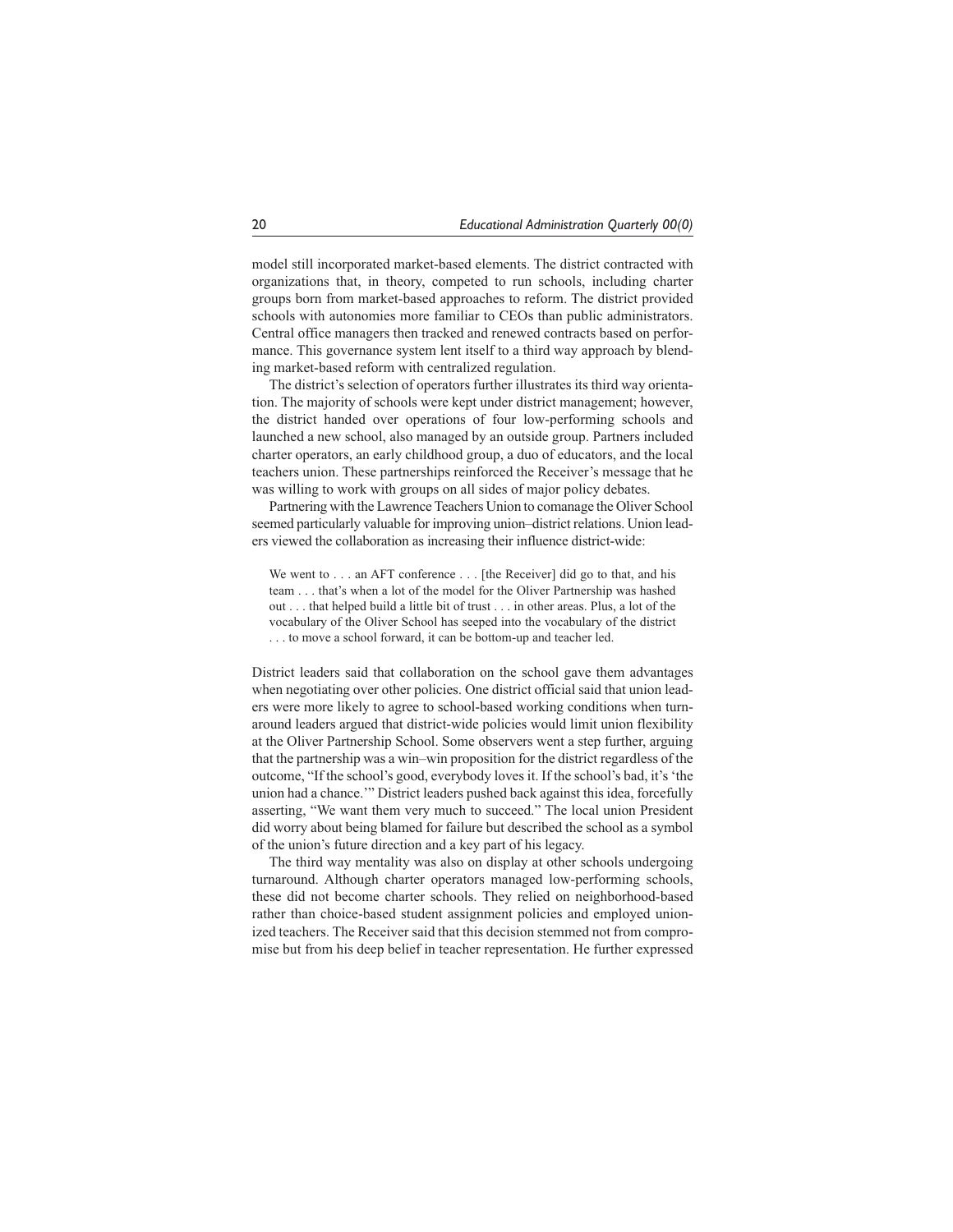concerns about charter schools, "Frankly, I'm worried that they weren't servicing the same kinds of kids . . . I always stayed in public schools because I felt it should be one unified system." One partner argued that the Receiver's orientation toward charters was politically useful, "most of the people who he needed to woo hate the charters. So [the Receiver's] very smart about kind of presenting this as a lot less bad than it could be . . . At least it isn't those charters and stuff, right?"

The Receiver's team often used the language of a "level playing field" to describe the idea that both charter- and district-managed schools had the same set of foundational rules. Although this created challenges for charter operators accustomed to greater flexibility, one district official argued that it also provided an opportunity:

Charters have gotten . . . maligned because they've been on an unequal playing field in terms of the kids they can accept, how much money they're getting, the facilities . . . if you had a chance here to level that, wow, wouldn't that change the debate? . . . When the charters have to do the real work inside the district, the people from outside can't yell at the charters for not taking the same kids anymore.

Union leaders said that this arrangement was more palatable than bringing schools of choice to LPS:

They're not really charters. They're like EMO-run schools . . . there's openness from the union to working with organizations like that. They need to be neighborhood schools. They can't use lotteries. The teachers must be unionized . . . if the teachers there feel that they have a voice, and if management is honoring the union contract and they're not violating people's rights, we're open to working with those places.

In sum, keeping most schools under district management, partnering with diverse operators, inviting the union to comanage a school, and asking charter operators to run unionized schools with neighborhood assignment helped avoid polarizing political battles and increased stakeholder receptivity to the reforms.

*Making strategic staffing decisions.* Public school systems serve as major employers in urban areas (Henig et al., 1999), and unions in the education sector tend to be well organized (Moe, 2011). Education spending makes up nearly half of local budgets (U.S. Government Accountability Office, 2014), and salaries and benefits make up a large share of expenditures. Therefore, education reform often involves major, sometimes painful, implications for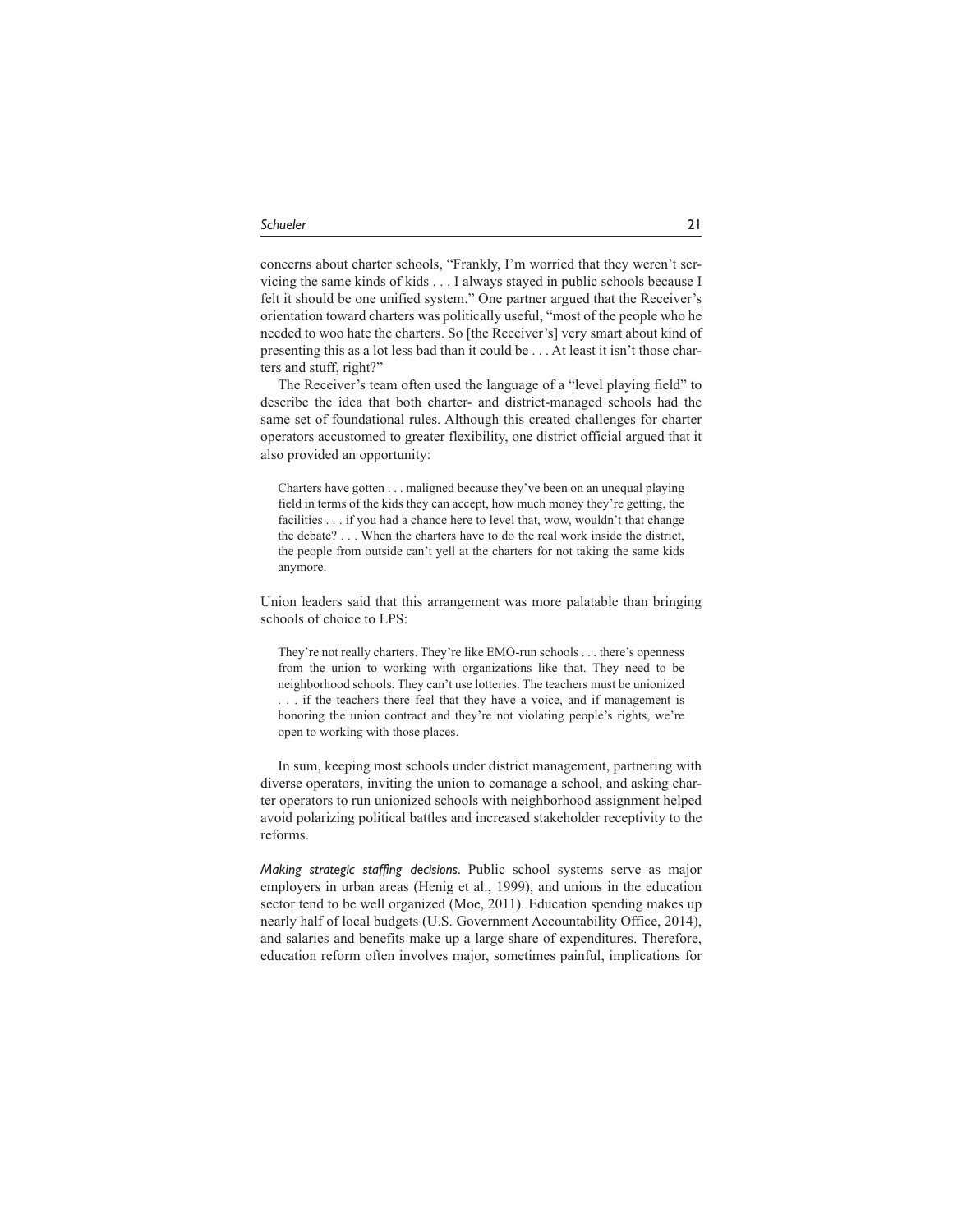people's livelihoods. Indeed, the most contentious aspects of the LPS reforms related to job security, salaries, and working conditions. However, leaders also made staffing decisions that reduced controversy by synthesizing elements from the reform and traditionalist playbooks.

First, turnaround leaders employed a balance of insiders and outsiders. Roughly one third of the central office staff was replaced, but key employees with a history in Lawrence remained. The team retained staff whose own attitudes and beliefs aligned with turnaround leaders' approach to reform, reducing possible sources of opposition. One central office leader, new to the district, explained that the people working in LPS pre-receivership who "embraced what we're trying to do . . . they've been the ambassadors with their own friends, family, and the community." Retaining veteran staff also allowed new leaders to access institutional knowledge and avoid potential political missteps. Another district-level leader said,

Other reform models, they said, "Well, what is there must be terrible. So we need to bring all these new people in." And what can happen is the people there, many of them I'm sure are very good and hardworking and can tell you, "here are the different landmines to avoid." Like, "Oh yeah, we did that and that didn't go so well."

Beyond retaining key insiders, the Receiver's decision to retain the majority of LPS teachers improved stakeholder receptivity. The Receiver framed this decision as an example of his restraint and a theory of action that likely resonated with educators, explaining,

We kept 85-90% of the teachers . . .because I felt like we had some great people, we had some good people, and . . some people we could develop and get better. I can work with those kind of people . . . you can't blame the teachers for things that sometimes are out of their control.

Another district leader said that the turnaround team placed an emphasis on teacher retention:

The last thing that we wanted was for mass exodus to happen. And instead, "How do we keep all the good, great, working hard to improve teachers in the district?" And understanding that we care . . . "Okay, so if we are displacing these 12 teachers, let's really make sure we find them jobs," and not say . . . "You are out of luck."

Union leaders still felt the Receiver went too far but agreed that the negative response would have been more extreme had a greater fraction of teachers been replaced.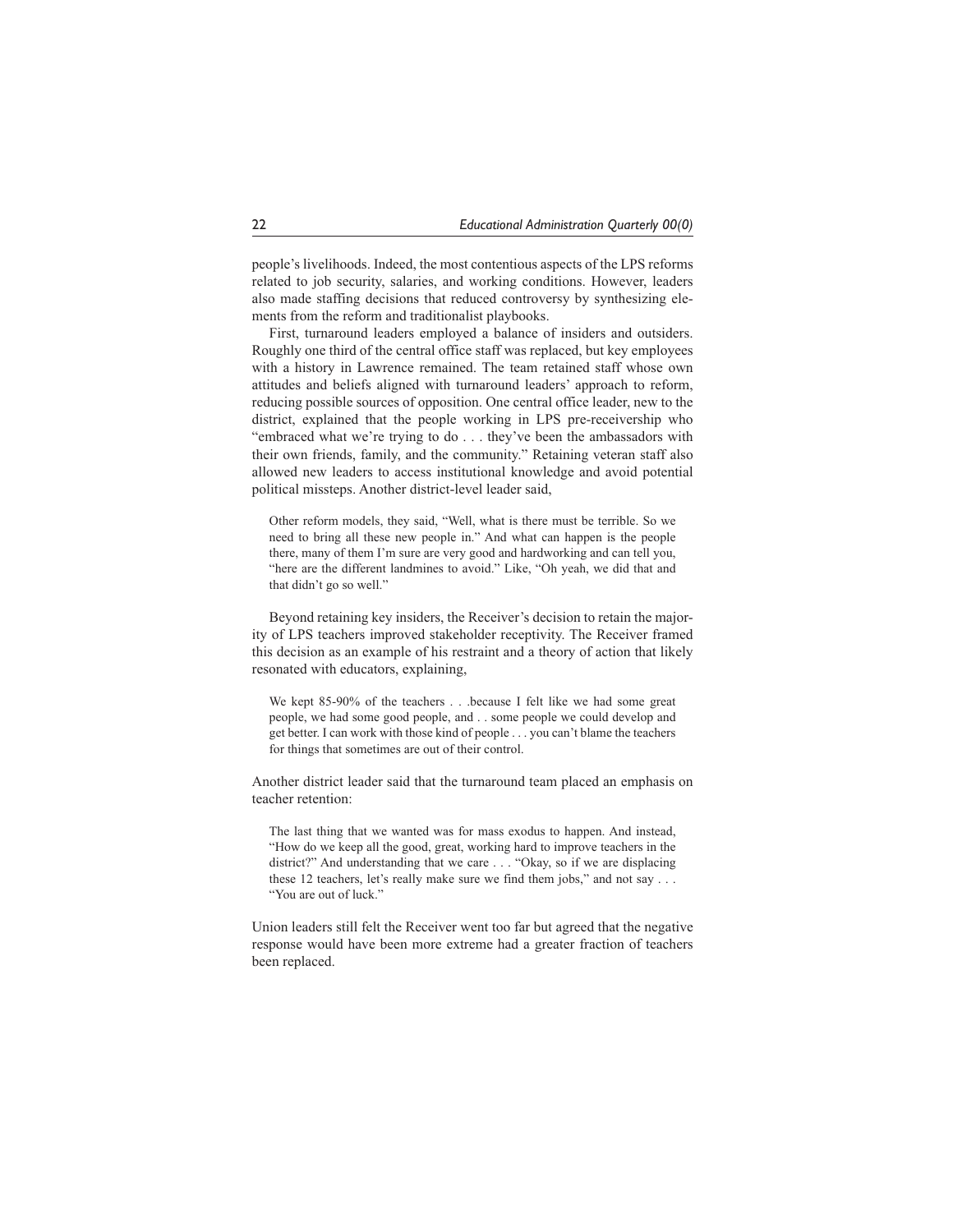Furthermore, turnaround leaders adopted a positive orientation toward retained teachers that likely helped sustain their energy to implement improvement efforts. One principal said, "When you talk to [the Receiver] . . . it's about . . . taking care of our teachers . . . He meets with teachers more than principals." The district created new mechanisms for soliciting teacher feedback such as a Teacher Leader Cabinet to advise central office leaders. The Receiver often publicly credited the hard work of educators for the early turnaround results and asked, "Is there anything more important in a school system than the teachers?" Union leaders suggested that this rhetoric resonated with teachers, "[the Receiver] has made several very strong statements about the faculty, stuff they like to hear."

The district also improved the reception of the controversial new compensation model by emphasizing that it increased pay across the board. LPS estimates that 100% of teachers saw a pay increase and 92% saw a bump beyond what they would have received under the old system.<sup>2</sup> The Receiver argued that the most important part of the new contract was, "trying to pay people like professionals . . . giving people a raise for the first time in many years is certainly a way to help overcome obstacles, having the membership feel respected."

District leaders also made an intentional effort to build relationships with the teachers union. One elected official explained,

Lawrence is a big labor community . . . there's always the Annual Labor Day Breakfast. And the [former] Superintendent never showed up. [The Receiver] showed up . . . people were blown away . . . [the LTU President] was tough, he's an old-school union guy. And [the Receiver] really went out of his way to work with him and make him feel a part of it.

Union leaders were clear that communication had improved post-receivership. One explained, "The one thing I like about [the Receiver] is we get on the phone. We're talking to each other."

One notable example of union engagement was the district's decision to enter discussions with union leaders regarding the new teacher contract even though it was not required by the Achievement Gap Act. One central office leader explained the district's rationale this way:

This was honestly just the right thing to do . . . unions help teachers access protections for their jobs in cases where things haven't been good . . . the teachers here had enlisted this group to be their voice . . . to just say we're not going to engage in that, I think would've really undermined the morale of the district in a needless way . . . Now we weren't willing to compromise on the things we really needed . . . but we really wanted to reach an agreement.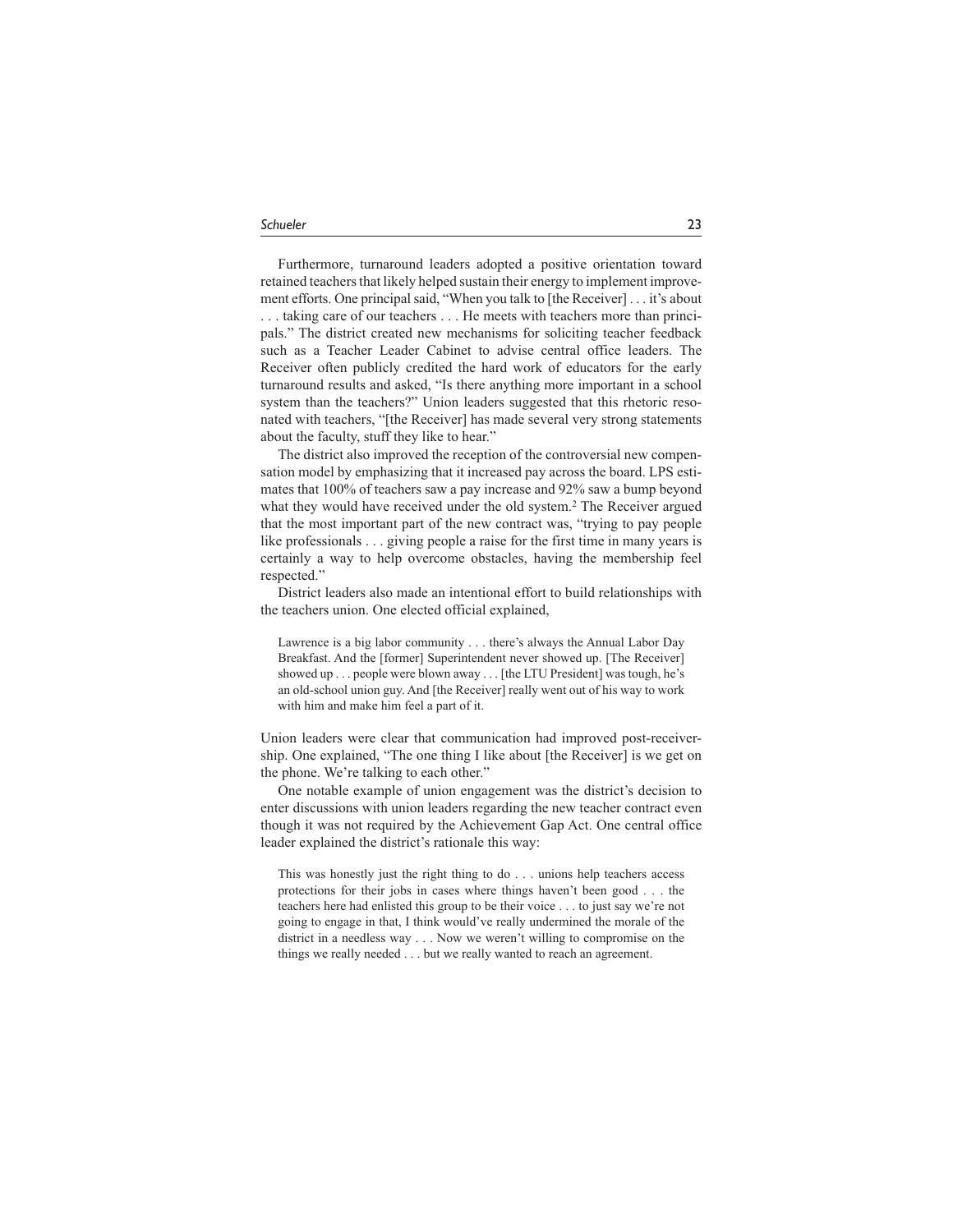These negotiations resulted in some wins for the union such as the establishment of school-level teacher leader teams that union leaders said evidenced their broader influence:

The big thrust [of the turnaround] is school-based decision making . . . if it's just window dressing for . . . vesting all power in a principal . . . that's a very top-down model . . . we've tried to . . . reframe it . . . autonomy is teachers having real voice and power . . . that's how you get sustainable, long-lasting reform that works, when you have the buy in from the people who are doing the job . . . these ideas we introduced to initial resistance from management have become part of the district's vocabulary now . . . teacher voice, teacher leadership teams . . . it's definitely part of the fabric of the district now.

Therefore, turnaround leaders' efforts to engage the union promoted longer term union–district partnership. In sum, although staffing-related decisions were some of the most controversial reforms, several of these choices reduced resistance.

*Balancing academics with enrichment.* The fourth factor that improved stakeholder response and reflected the third way approach was the district's dual emphasis on lifting academic expectations and creating more supportive learning environments with expanded enrichment offerings. The Receiver's team avoided choosing sides in the debate between reformers who often prioritize academic development and traditionalists who often place greater emphasis on a well-rounded experience that includes social and emotional skill development.

While the turnaround plan established ambitious performance targets, the team sent clear signals that they were not focused on boosting academics alone. The leaders intentionally responded to early community feedback by making tangible changes to school environments. The Receiver said that parents "saw we were fixing the buildings . . . bathroom doors on the stalls . . . toilet paper in the boys and girls room" and that those changes increased parental confidence in new leaders. One district partner explained that the Receiver "got that [intramural sports] league going . . . That was one of the first things that happened . . . It is just a totally different message . . . than an academic-only "I'm here to browbeat you people. Look at these terrible test scores." Expanded enrichment resonated with educators, parents, and students. One principal said,

Parents are supportive because we never had enrichment. We [now] have intramurals, our students . . . learn how to swim, we have karate, a dance teacher, a soccer person. . . we put on [a musical] this year . . . it was phenomenal,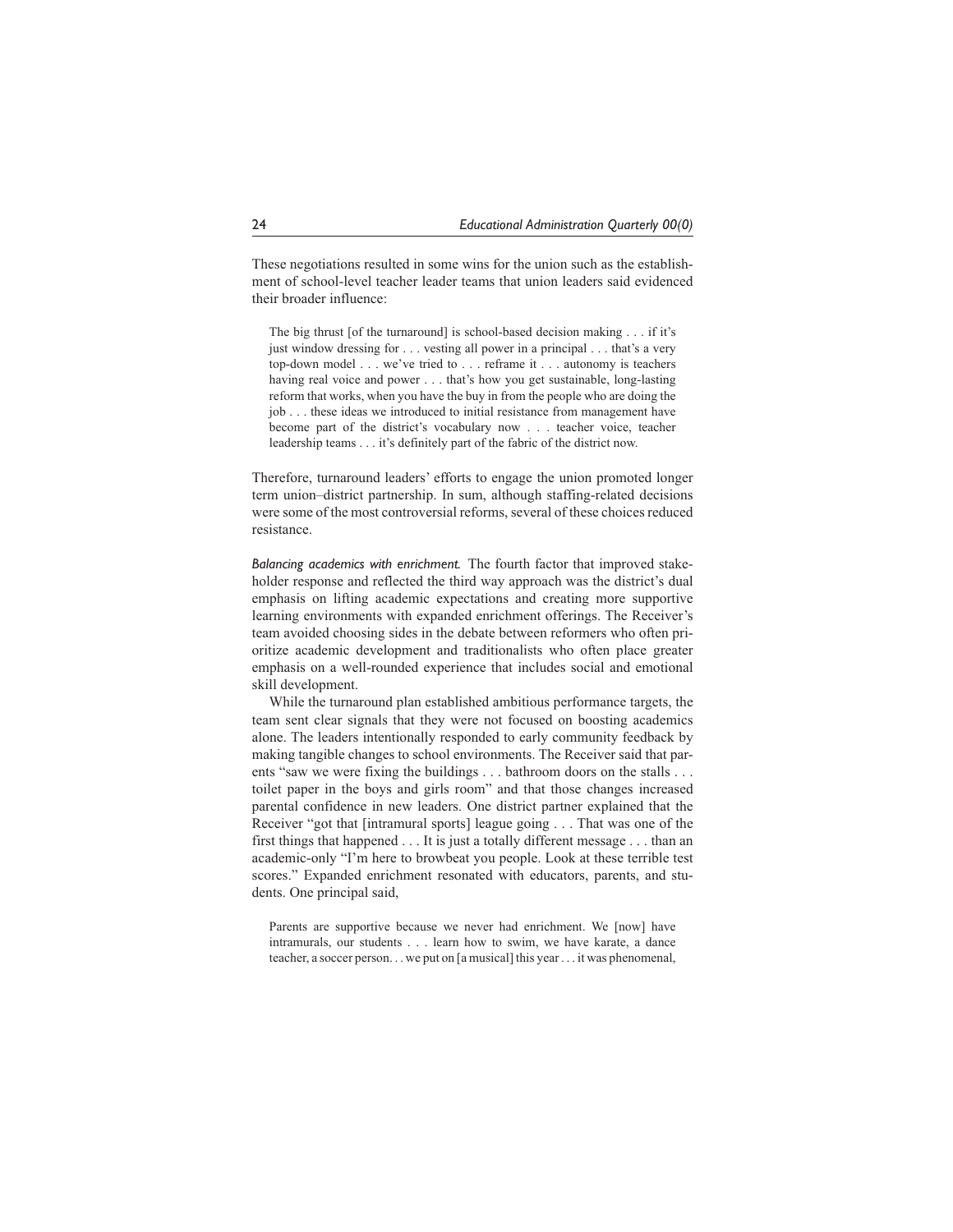something that we as a school had always dreamed about . . . I was just blown away. Parents were like, "This was great."

Rather than overburdening schools to provide enrichment activities, the Receiver's team again found a third way. Schattschneider's (1960) framework suggests that leaders will have a political advantage when they attract bystanders into the political arena and convert them into active allies (Hill & Jochim, 2015). Lawrence did this by enlisting and empowering community groups from outside the school system to help implement the extended learning time efforts by providing enrichment programming. In many cases, these arrangements greatly expanded enrichment providers' operations. An October 2015 *CommonWealth Magazine* article described,

The Boys and Girls Club's shiny state-of-the-art facility in Lawrence used to sit empty during the day . . . Now, six schools bus students to the club during school hours for . . . swimming, karate, drumming, cooking, basketball, dance, computers, creative writing, and art. Kids . . . go to the Lawrence YMCA, which also sends its instructors . . . to provide enrichment on site. The Y used to serve only 140 Lawrence kids after school; now it works with thousands. (Dain, 2015)

Nonprofit leaders said that this was a major shift, describing preturnaround schools as "impenetrable." Now these groups said that they could "serve kids whose parents might not get it together to bring them to you." This generated a large source of support for the turnaround among organizations that saw their programs grow.

Early partnership with community-based leaders also improved broader public perceptions. One community leader explained, "This was a two-way street, we were asking things from [the Receiver] and he's saying I need your help in selling it." She described presenting at an early public forum, "we were the mouthpiece saying, 'this is what we're excited about.' . . . it also put us on the line, too . . . you're saying you're a part of this." Early engagement of these groups likely contributed to perceptions that the turnaround was not simply imposed from the outside. Leaders' dual emphasis on academics and enrichment, and partnerships with community-based enrichment providers, illustrate their integrative thinking and ability to build civic capacity across sectors and to identify win–win solutions for students and the broader community.

*Producing early results while minimizing disruption.* Finally, turnaround leaders avoided a false choice between the kinds of disruptive innovations reformers often argue are necessary to produce dramatic gains and the efforts to improve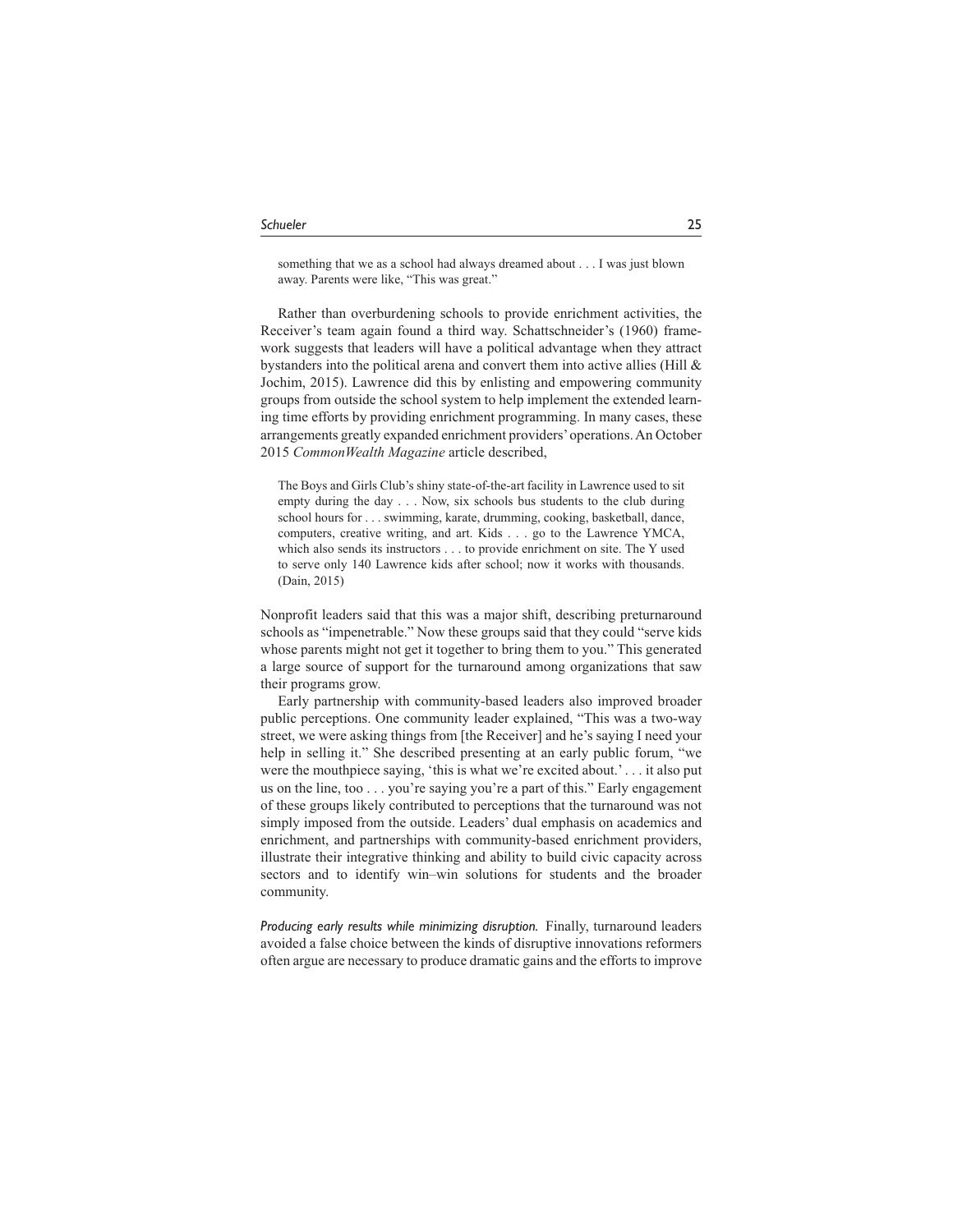the system from within preferred by traditionalists. Leaders' focus on producing early positive results while minimizing disruptions improved the turnaround's reception.

Turnaround leaders intentionally prioritized early results. District leaders remembered asking themselves "what is going to make a difference for kids now?" Programs like Acceleration Academies contributed to producing firstyear impacts (Schueler et al., 2017), while the district built out other reforms geared toward longer term improvement. One administrator argued, "Schools need some strategies where they can help the kids in front of them right now before they have had time to redesign everything."

Several interviewees argued that early results built momentum for further progress by illustrating that improvement was possible, particularly when educators felt like they were part of producing those gains. One district leader argued,

Acceleration Academies . . . had a really big role in showing people, early on, that you can . . . work hard to meet the individual needs of students and you will see the dividends . . . there were teachers . . . looking around at the other teachers and saying, "Wow, he's leading a Socratic seminar in there with my kids. I didn't think that was possible. I'm going to try that next week." . . . teachers have been accepting of the changes because they actually see that it's working and they're doing it.

One principal described the excitement of the positive attention, "People are coming to us like we're the model . . . It's like, wow. They're not going to [wealthy districts]. . . . we were kind of beaten up for a while . . . it's nice to be acknowledged for hard work."

Leaders also focused on avoiding initiatives that would cause major disruptions without contributing much to early outcomes. One partner explained, "[the Receiver's] skill was always to do the least amount of change, except for all the really important things, till they get results. But everything else he looks at as potentially disruptive, potentially distracting." For instance, the team decided against implementing a school choice system to minimize room for error:

From a parent perspective, I'm still going to be sending my kid to the same neighborhood school . . . instead of, "Wait a second . . . I have to choose five different schools and then I'm going to get choice four but I really wanted choice one and I didn't maybe have the best information to make the right choice and I have to send my kid halfway across the district."

Another district leader explained, "There are a lot of . . . 'ed reform' initiatives out there that . . . ideally would be great to have but it may actually not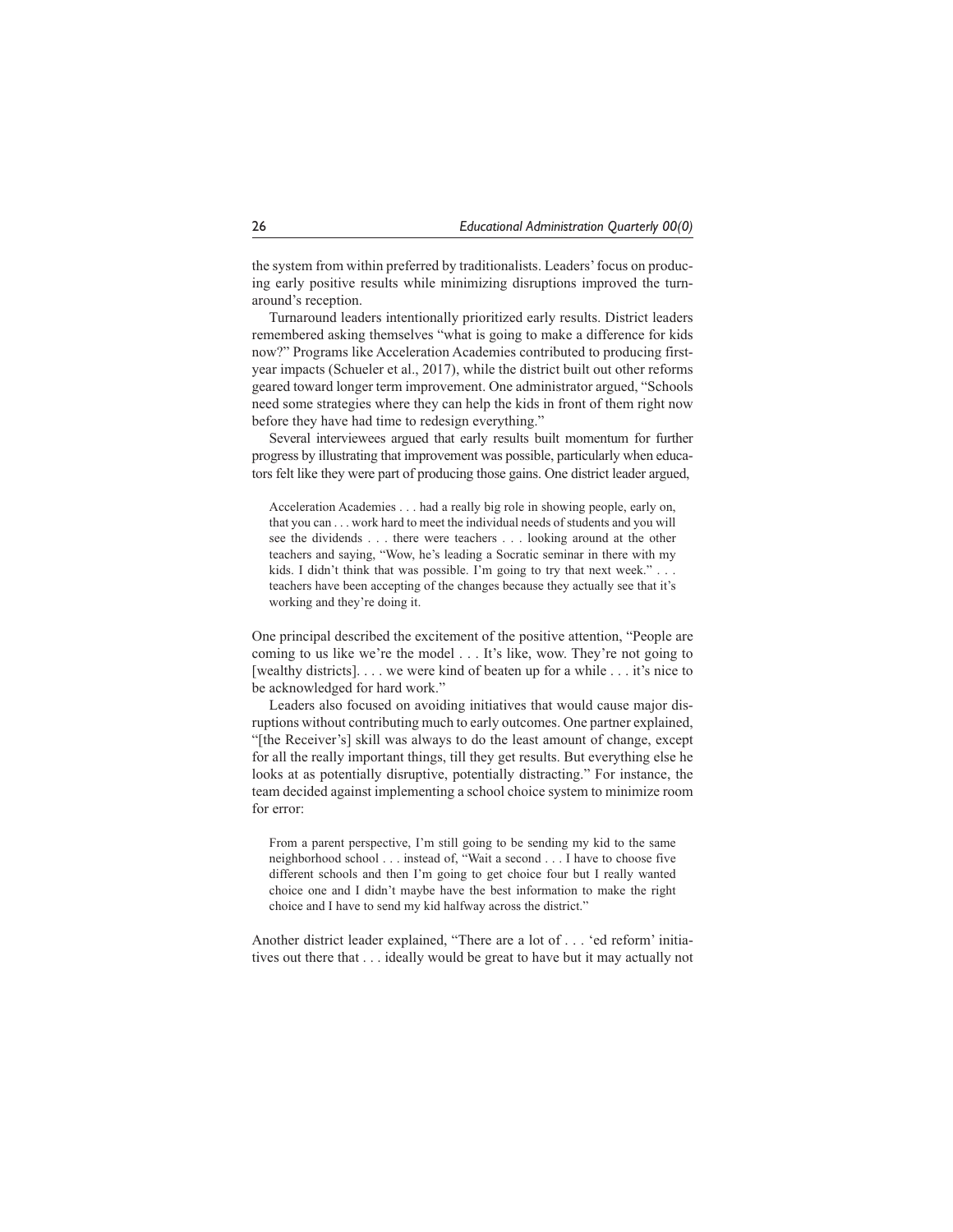help the school in a really dramatic way in the short term." Based on this premise, leaders avoided implementing a new funding formula in an effort to provide stability that they believed would assist principals with planning and allow them to focus on instruction rather than "micromanaging over a few thousand dollars."

Turnaround leaders also made an effort to sequence reforms, focusing first on elementary and middle grades, while putting high school reform on hold for the first few years. One partner argued that this was politically useful, "high school reform is much harder… when the eighth graders are much less well prepared . . . the high schools are the hotbed for the most oppositional union members. It's the last place you want to go early."

Reports of academic improvements after the first year created support for the turnaround among parents who felt their students were benefitting and educators who felt they had helped generate improvements. Results made it difficult for groups to actively oppose the turnaround without being viewed as resistant to positive change. Results alone do not always translate to public support. However, they seemed to improve the public's reception in Lawrence when combined with efforts to sequence reforms and minimize disruption.

### **Discussion**

The Lawrence reforms generated considerably less public resistance than more typical cases of state takeover and district turnaround. Contextual factors help explain why the experience was not more contentious, including the local environment and state accountability system providing leaders with broad authorities in cases of poor performance. Within this context, several features of the turnaround leaders' approach limited negative stakeholder response, illustrating the applicability of third way politics to the education space. These findings have several implications for states and districts considering turnaround.

First, given the local contextual factors limiting resistance, leaders should not necessarily expect to replicate the response in radically different districts. A system with declining enrollment, an administrators' union, and a strong parent–union alliance may require different strategies. At the same time, the findings provide guidance for state leaders on selecting districts ripe for this type of intervention. For instance, Lawrence's size allowed district leaders to spend time in each school as they worked to understand its needs and to build relationships with staff members. Therefore, states may have more success targeting small- to medium-sized districts or more manageable subsets of their lowest performing schools within larger districts. Additionally,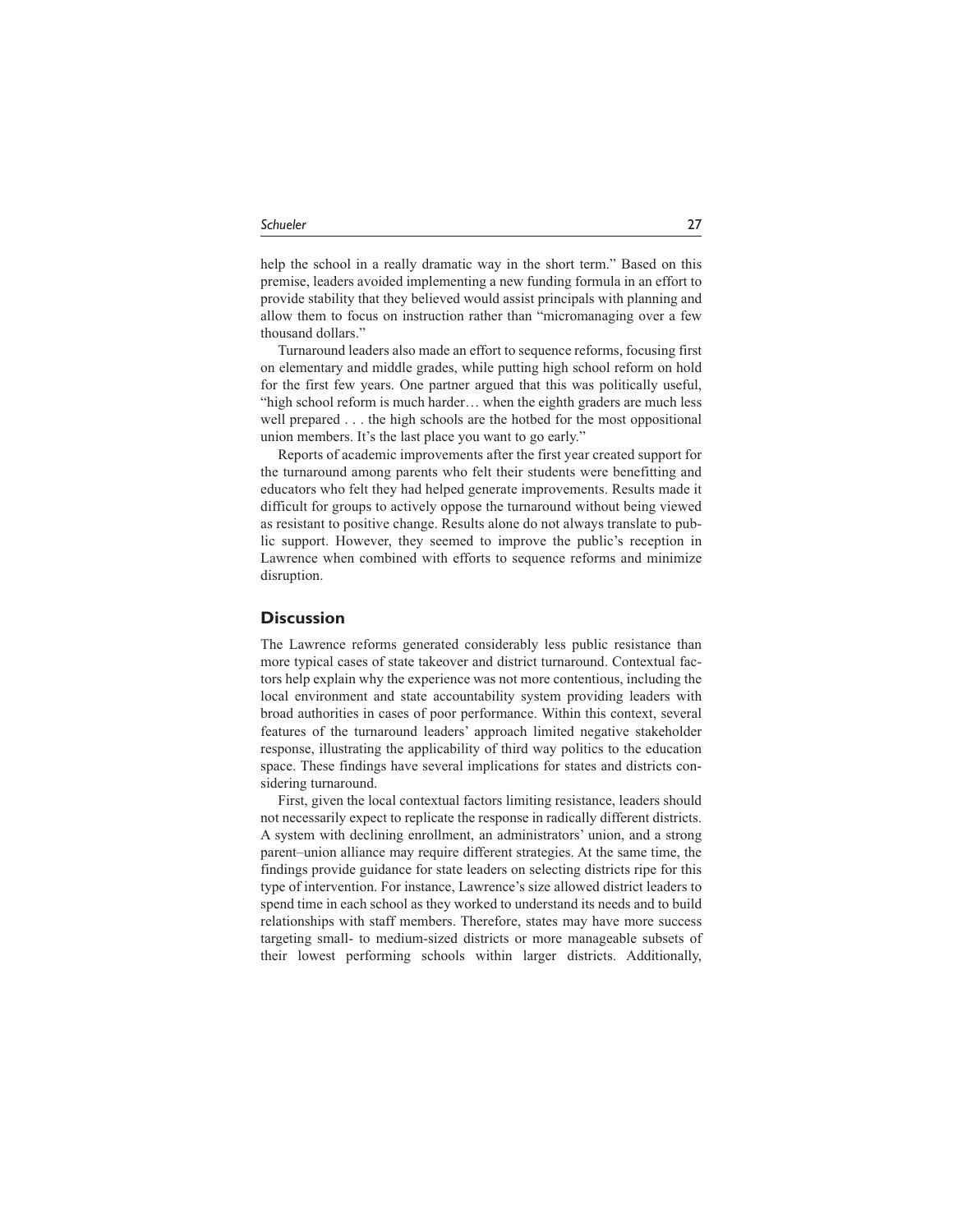communities with a history of real or perceived corruption among district officials may be more welcoming to state-led intervention than those with low achievement alone. State officials should also assess the organized labor landscape in any district under consideration for turnaround.

Importantly, I find that the authorities granted to the Receiver by the Achievement Gap Act helped state and district officials recruit talented leaders by offering candidates broad authority and autonomy. Therefore, the turnaround's success was not simply driven by the chance involvement of an exceptional leader. Instead, the presence of skilled leaders was, at least in part, the result of a replicable policy. However, recruitment of effective leaders is also likely dependent on the available supply of talent and state capacity. Furthermore, by transferring authority from a locally elected school board to a state-appointed receiver, the receivership model has implications for the preservation of local democratic decision making worth considering when deciding whether and how to adopt such an approach.

My finding that the new authorities contributed to the stakeholder response also has implications for the sustainability of the reforms. The dynamics will surely shift when the state returns local control and a lack of outrage may not translate to durable support. While most groups believed that conditions were better than they had been prior to receivership, stakeholders will not necessarily "settle" if they feel things could improve further. Concerns over nonrenewals, teacher retention, excessive test prep, disciplinary practices at charter-managed schools, and other issues could build and create challenges for sustaining support in the future. In preparation for a transition from receivership, leaders would be wise to solidify support among stakeholders who will have greater influence in a locally governed system. One potential advantage of the Lawrence model for sustainability was its preservation of and reliance on the local central office—a feature not present in statewide district models such as the Tennessee's Achievement School District under which district governance is divorced from geography through the placement of low-performing schools from across the state into a single district. In contrast, Lawrence's efforts to build central office capacity throughout the turnaround period may help the district preserve progress once the state returns local control.

Finally, the third way approach provides guidance for district leaders on implementing politically viable change. In an education policy climate often characterized by polarization, Lawrence provides an exciting case in which leaders were able to transcend either/or thinking to build relationships with both reformers and traditionalists and empower local stakeholders to take ownership over reforms even under a system of state control. Importantly,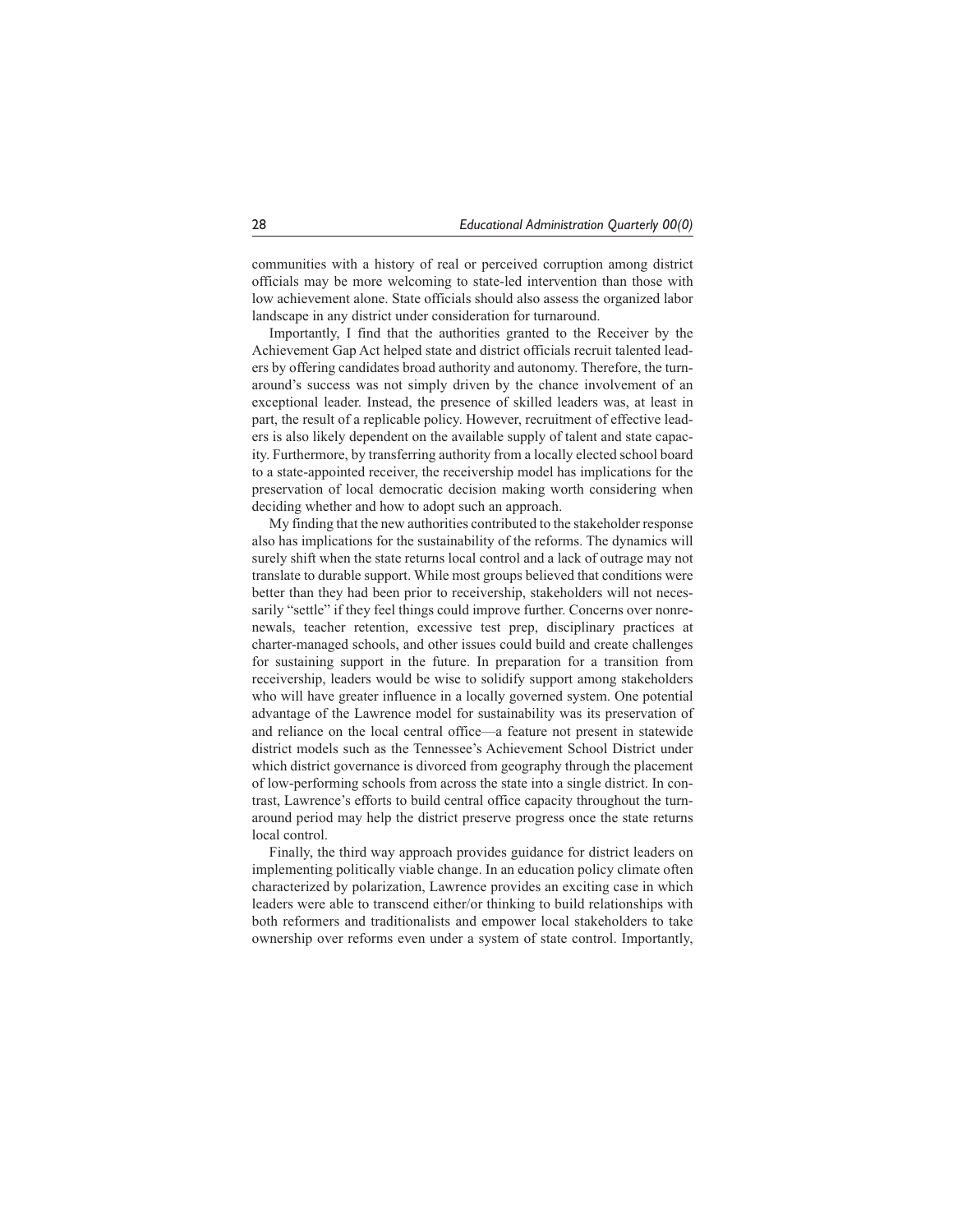my findings suggest that the use of third way framing and rhetoric alone is not sufficient to minimize public resistance to change. In Lawrence, the third way was also reflected in a number of the leaders' policy decisions. The district decentralized decision making and increased accountability but did so in a differentiated way and provided supports to ease the transition to school-level autonomy. The district diversified their set of school managers to include both charter organizations and union leaders and asked charter groups to manage schools with unionized teachers and neighborhood-based school assignment. Leaders included a balance of insiders and outsiders in the work, replacing educators based on performance but retaining the majority of teachers, implementing performance-based compensation, raising pay across the board, and maintaining a positive orientation toward teachers responsible for implementing the reforms. Finally, leaders raised academic standards while engaging community-based partners to bolster enrichment offerings and prioritized generating early results while minimizing disruption. As a result, Lawrence's third way provides encouraging lessons for school systems seeking improvement.

This study also provides evidence supporting the effectiveness of leading theories and models of leadership and district management, such as portfolio management, contingency theory, and civic capacity building, particularly for improving stakeholder response. For example, leaders can rely on the portfolio management model to facilitate a third way approach given that this model seeks to integrate market-based reform with centralized regulation. Similarly, consistent with the contingency theory of leadership, leaders should consider tailoring reforms to individual school contexts in ways that improve stakeholder reception. Finally, turnaround leaders should aim to build civic capacity by bringing together disparate groups to collectively problem solve in order to build political support for an improvement agenda. In other words, I find that these leadership approaches come with political advantages.

One limitation of this study is that it is not possible to say whether the Lawrence context or the turnaround strategy would have been sufficient to produce the observed stakeholder response on its own. Put in a different way, the data do not allow me to determine whether the same turnaround strategy in a different context or a different strategy in a similar context would have led to a different public reaction. Therefore, cross-case work represents a promising direction for additional research. Future studies looking across districts and states can help the field better isolate the key contextual factors and policy choices necessary for generating academic improvement and community support for educational reforms.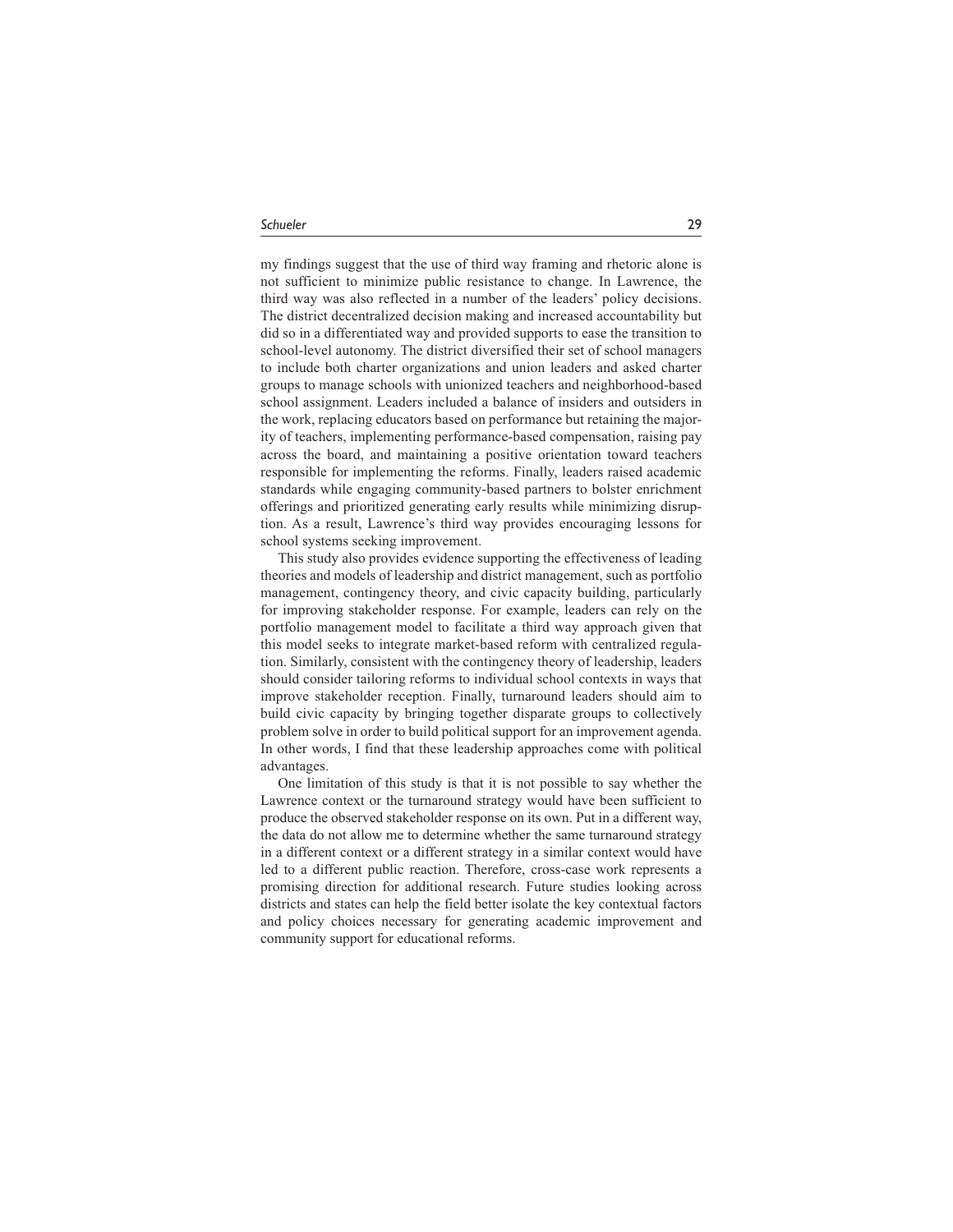# **Appendix**

# *Codes Applied to Interviews and Speeches*

# *Stakeholders*

- Teachers
- Administrators
- Unions
- Parents
- Students
- Public/community
- Outside partners
- Local organizations
- School committee
- Philanthropists
- Elected officials<sup>^</sup>
- Bystanders^
- Insiders/outsiders^
- School operators^

# *Central office*

- Bureaucracy
- Service to schools
- Compliance
- Fairness across schools
- Tailored support
- Funding
- Corruption^
- District–school relations^
- Coherence<sup> $\wedge$ </sup>
- Pedagogical practices<sup> $\wedge$ </sup>
- Portfolio management model<sup> $\wedge$ </sup>

# *Labor*

- Collective bargaining
- Compensation
- Unfair labor practice
- Teacher leadership
- Teacher union representation
- Ethnic makeup of labor force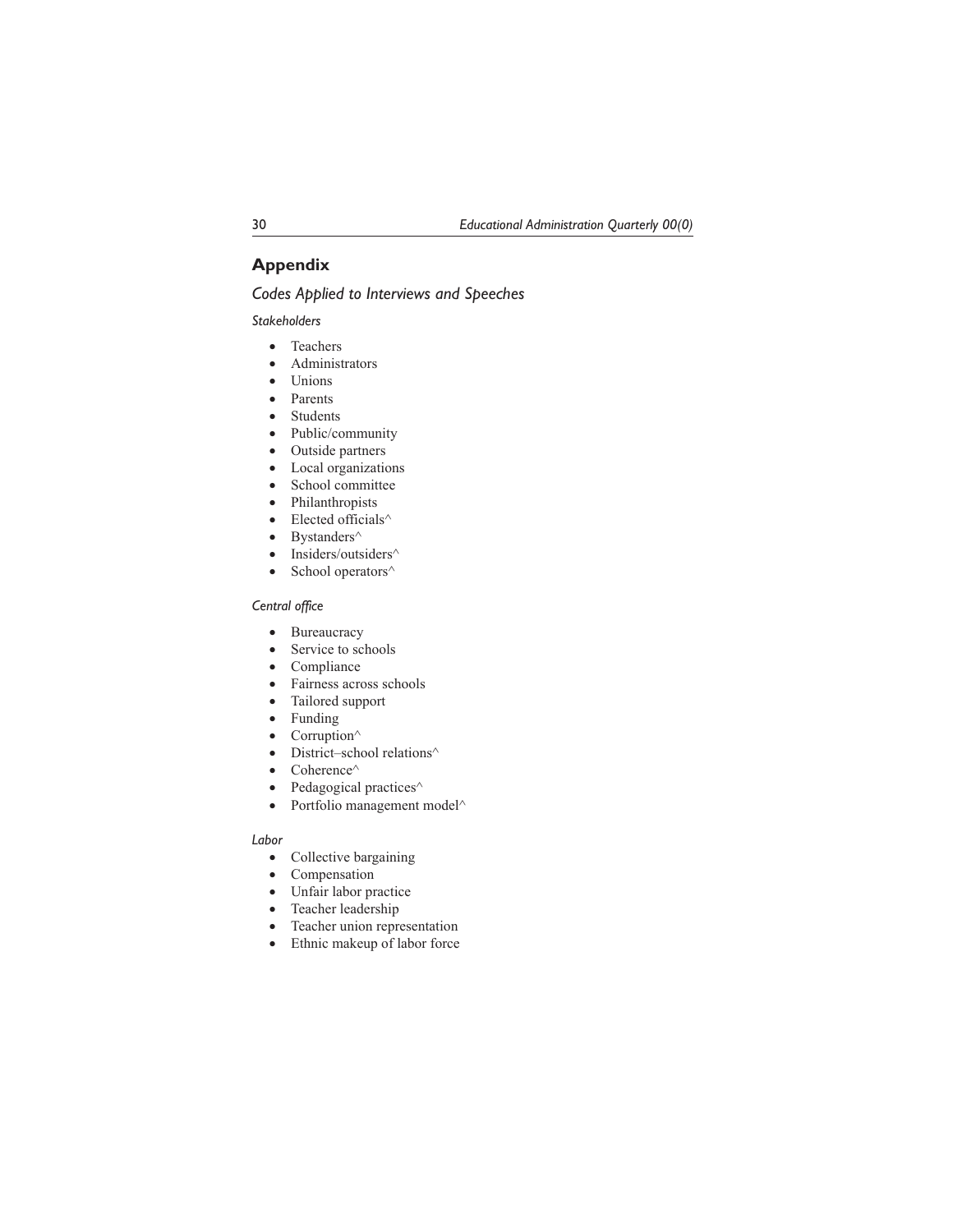- Union–district relations<sup> $\wedge$ </sup>
- Teacher representation<sup> $\wedge$ </sup>
- $\bullet$  Union–parent alliance $\hat{}$
- Make the best of the situation $\wedge$
- Union–district partnership school^

# *Turnaround components*

- Expectations
- School autonomy
- Differentiation
- Staff turnover
- Teacher quality
- Principal quality
- Attracting talent
- Extended learning time
- Enrichment programs
- Dropout recovery
- New teacher contract<sup> $\wedge$ </sup>
- No charter schools $\wedge$
- Retaining staff<sup>^</sup>
- Increased pay^
- Acceleration academies<sup>^</sup>

# *Communication*

- Collaboration
- Listening
- Teacher input
- Public input
- Top-down
- Bottom-up
- Blame
- Trust
- Relationships
- Inclusion
- Recognition/credit
- Transparency
- Information gathering
- Identifying failure
- Identifying success
- Representation^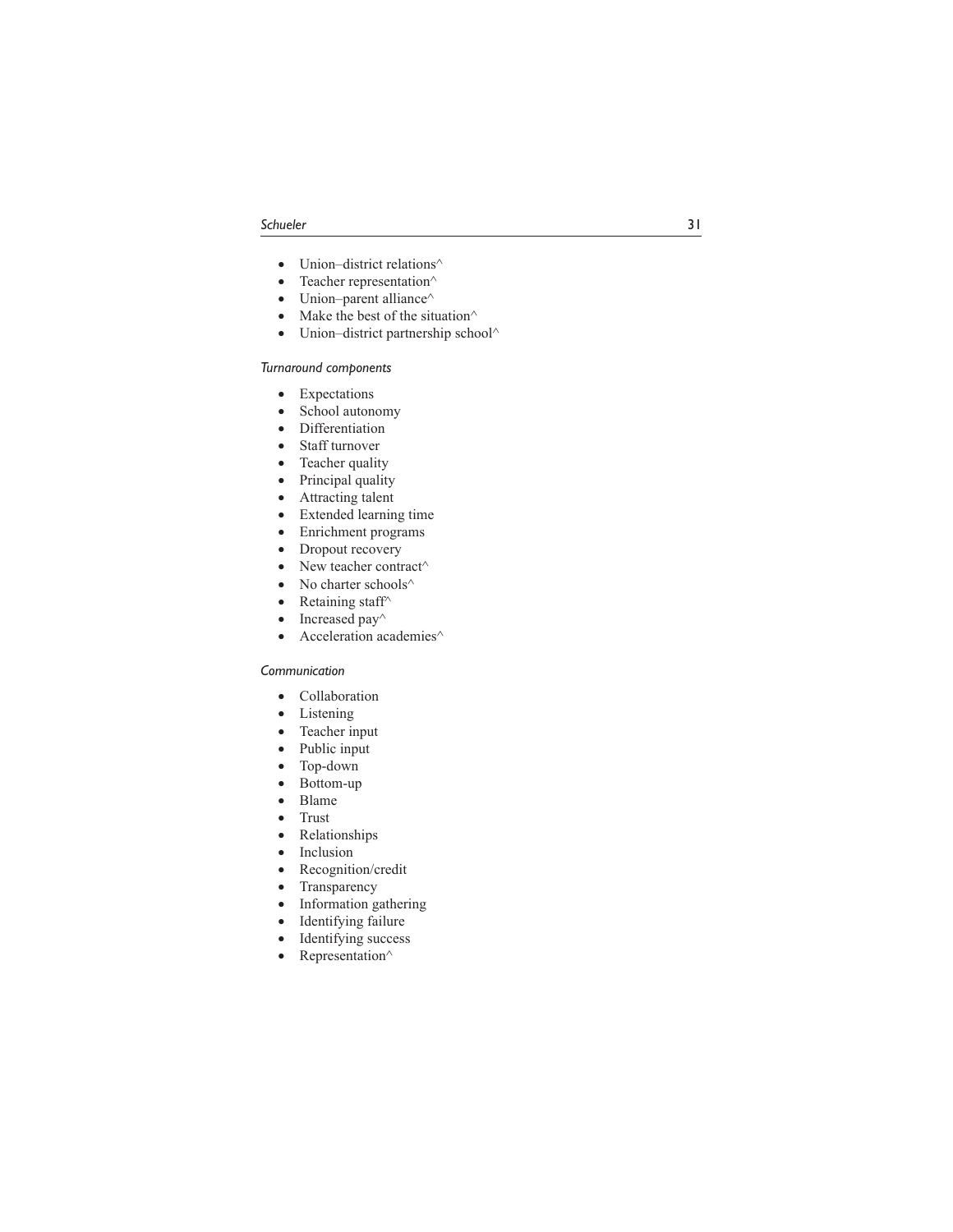- Compromise^
- Measured/restraint^
- Ownership^
- $\bullet$  Buy-in<sup> $\land$ </sup>
- Responsiveness<sup>^</sup>

# *Educational approaches*

- No excuses
- Test preparation
- Culturally relevant
- Bilingual
- Focus on critical thinking skills

# *Outcomes*

- Success
- Standardized testing
- Graduation/dropout
- College-going
- Long-term outcomes
- Low-performance<sup> $\wedge$ </sup>
- $\bullet$  Early wins<sup> $\wedge$ </sup>

### *Context*

- District size^
- Enrollment growth $\wedge$
- Demographics<sup>^</sup>

# *State authority*

- Political cover/shield $\wedge$
- Recruitment<sup> $\wedge$ </sup>
- Leverage<sup> $\wedge$ </sup>
- Not using full extent^
- District/state: good cop/bad cop^

# *Ideology/pragmatism*

- Conflict/polarization
- Above politics
- New paradigm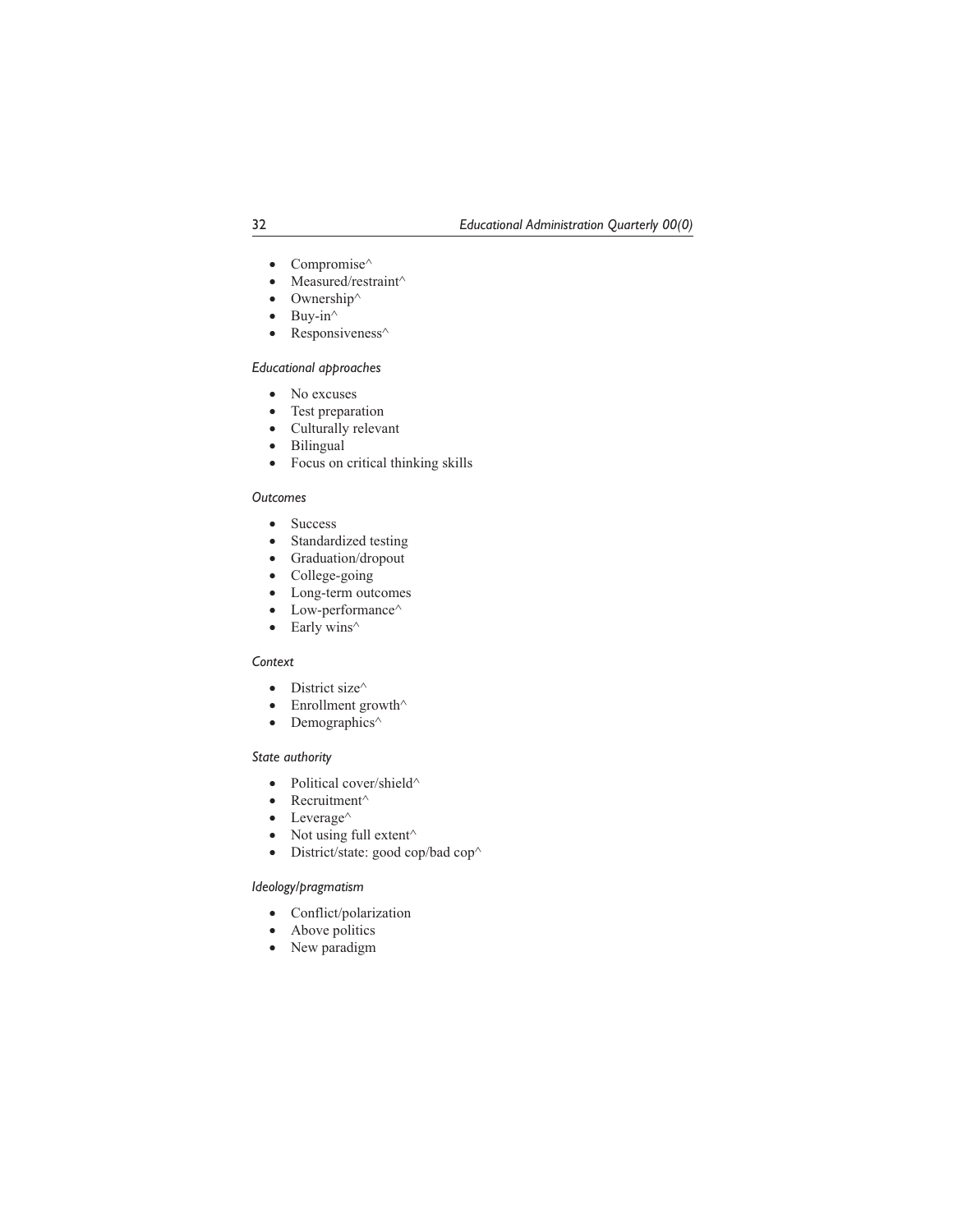- Market-based reform
- Charter schools/operators
- Traditional public schools
- Third/middle way
- Boundary crossing^
- Framing $\wedge$
- Level playing field^

### *Miscellaneous*

- Sustainability of reforms
- Minimizing disruption^
- Sequencing reforms<sup> $\wedge$ </sup>

^ Indicates codes that were added during the iterative interviewing and coding process.

### **Acknowledgments**

I owe special thanks to all of my interviewees, the Lawrence Public Schools, the Lawrence Teachers Union, the Massachusetts Department of Elementary and Secondary Education, as well as Jal Mehta, Martin West, David Deming, Joshua Goodman, and Ebony Bridwell-Mitchell at Harvard University and Jeffrey Henig at Columbia University for their valuable feedback.

### **Declaration of Conflicting Interests**

The author declared no potential conflicts of interest with respect to the research, authorship, and/or publication of this article.

### **Funding**

The author disclosed receipt of the following financial support for the research, authorship, and/or publication of this article: This research has been supported by funding from the Taubman Center for State and Local Government at the Harvard Kennedy School and the Harvard University Multidisciplinary Program in Inequality & Social Policy.

### **Notes**

- 1. Given the retention levels, the LPS intervention did not conform to the federal School Improvement Grant program's "turnaround model" requiring replacement of the principal and at least 50% of the staff.
- 2. Although average salaries actually went down over this period, likely because the faculty got younger.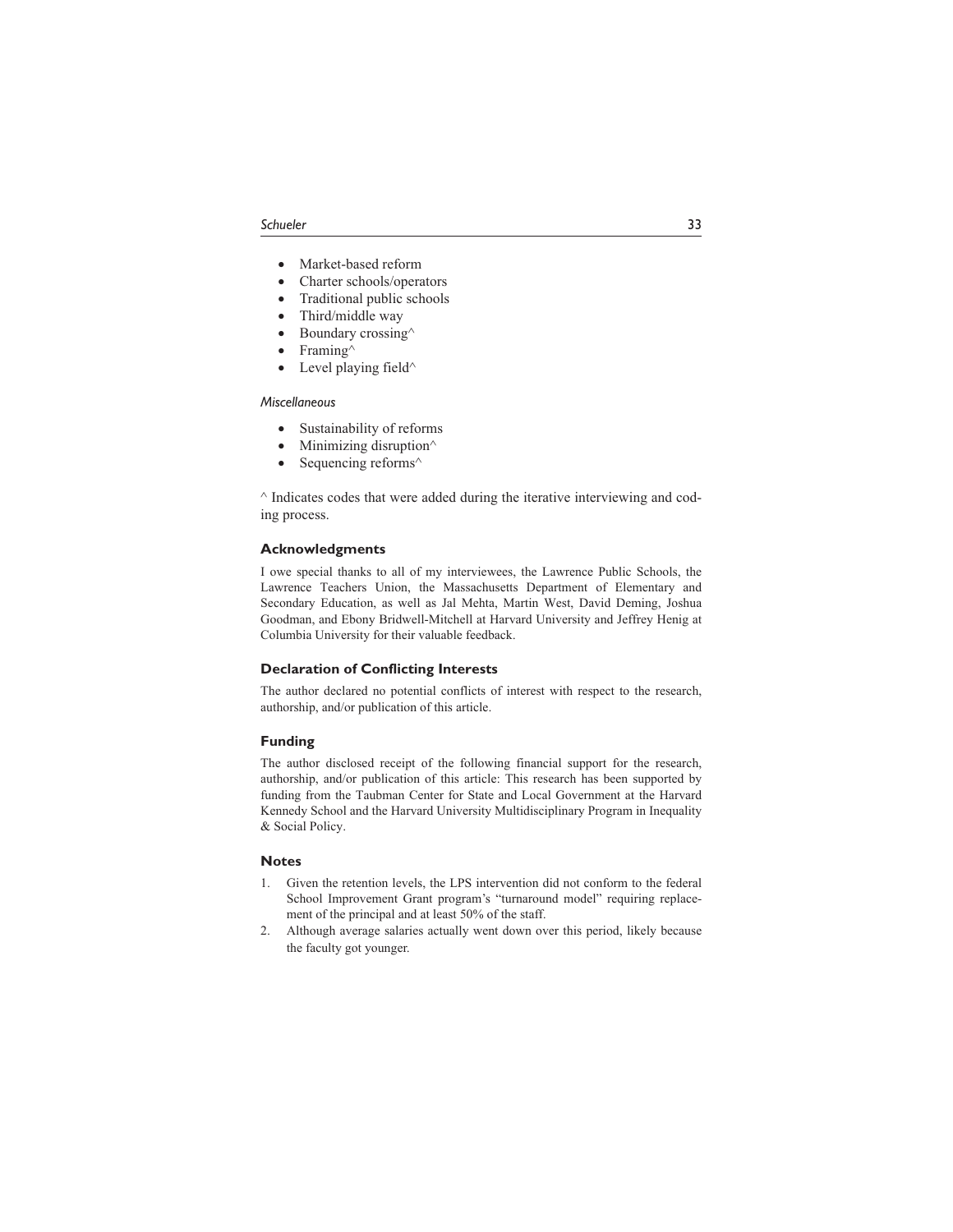### **References**

- Anderson, C. (2016). The third way: A mixed-market approach to schooling. *Education Week*. Retrieved from [https://www.edweek.org/ew/articles/2016/01/27/resolving](https://www.edweek.org/ew/articles/2016/01/27/resolving-the-charter-school-debate.html)[the-charter-school-debate.html](https://www.edweek.org/ew/articles/2016/01/27/resolving-the-charter-school-debate.html)
- Bobbio, N. (1997). *Left and right: The significance of a political distinction* (A. Cameron, Trans.). Chicago, IL: University of Chicago Press.
- Bowers, A. J. (2008). Promoting excellence: Good to great, NYC's district 2, and the case of a high performing school district. *Leadership and Policy in Schools*, *7*, 154-177.
- Bowers, A. J. (2015). Site selection in school district research. *School Leadership & Management*, *35*, 39-61.
- Buras, K. (2015). *Charter schools, race, and urban space*. New York, NY: Routledge.
- Childress, S., Doyle, D. P., & Thomas, D. A. (2009). *Leading for equity: The pursuit of excellence in Montgomery County Public Schools*. Cambridge, MA: Harvard Education Press.
- Chin, M., Kane, T., Kozakowski, W., Schueler, B., & Staiger, D. (2017). *School district reform in Newark: Within- and between-school changes in achievement growth* (NBER Working Paper No. 23922). Cambridge, MA: National Bureau of Economic Research.
- Chrispeels, J. H., Burke, P. H., Johnson, P., & Daly, A. J. (2008). Aligning mental models of district and school leadership teams for reform coherence. *Education and Urban Society*, *40*, 730-750.
- Coburn, C. E., Toure, J., & Yamashita, M. (2009). Evidence, interpretation, and persuasion: Instructional decision making at the district central office. *Teachers College Record*, *111*, 1115-1161.
- Corcoran, C., Peck, C. M., & Reitzug, U. C. (2013). Exiting school improvement sanctions: Accountability, morale, and the successful school turnaround principal. In B. G. Barnett, A. R. Shoho, & A. J. Bowers (Eds.), *School and district leadership in an era of accountability* (pp. 63-83). Charlotte, NC: Information Age.
- Dain, A. (2015). Riley's turnaround effort bigger than schools. *CommonWealth Magazine*. Retrieved from [https://massinc.org/2015/10/23/rileys-turnaround](https://massinc.org/2015/10/23/rileys-turnaround-effort-bigger-than-schools/)[effort-bigger-than-schools/](https://massinc.org/2015/10/23/rileys-turnaround-effort-bigger-than-schools/)
- Daly, A., & Finnigan, K. (2016). *Thinking and acting systemically: Improving school districts under pressure*. Washington, DC: American Educational Research Association.
- Dee, T. (2012). *School turnarounds: Evidence from the 2009 Stimulus* (NBER Paper No. 17990). Cambridge, MA: National Bureau of Economic Research.
- Duke, D. (2016). *The children left behind: America's struggle to improve its lowest performing schools*. London, England: Rowman & Littlefield.
- Duncan, A. (2014). *Critical conversation event at the Harvard Graduate School of Education*. Harvard, MA: Harvard Graduate School of Education.
- Education Research Services. (2015). *Back from the brink, Lawrence, MA*. Lawrence, MA: Author.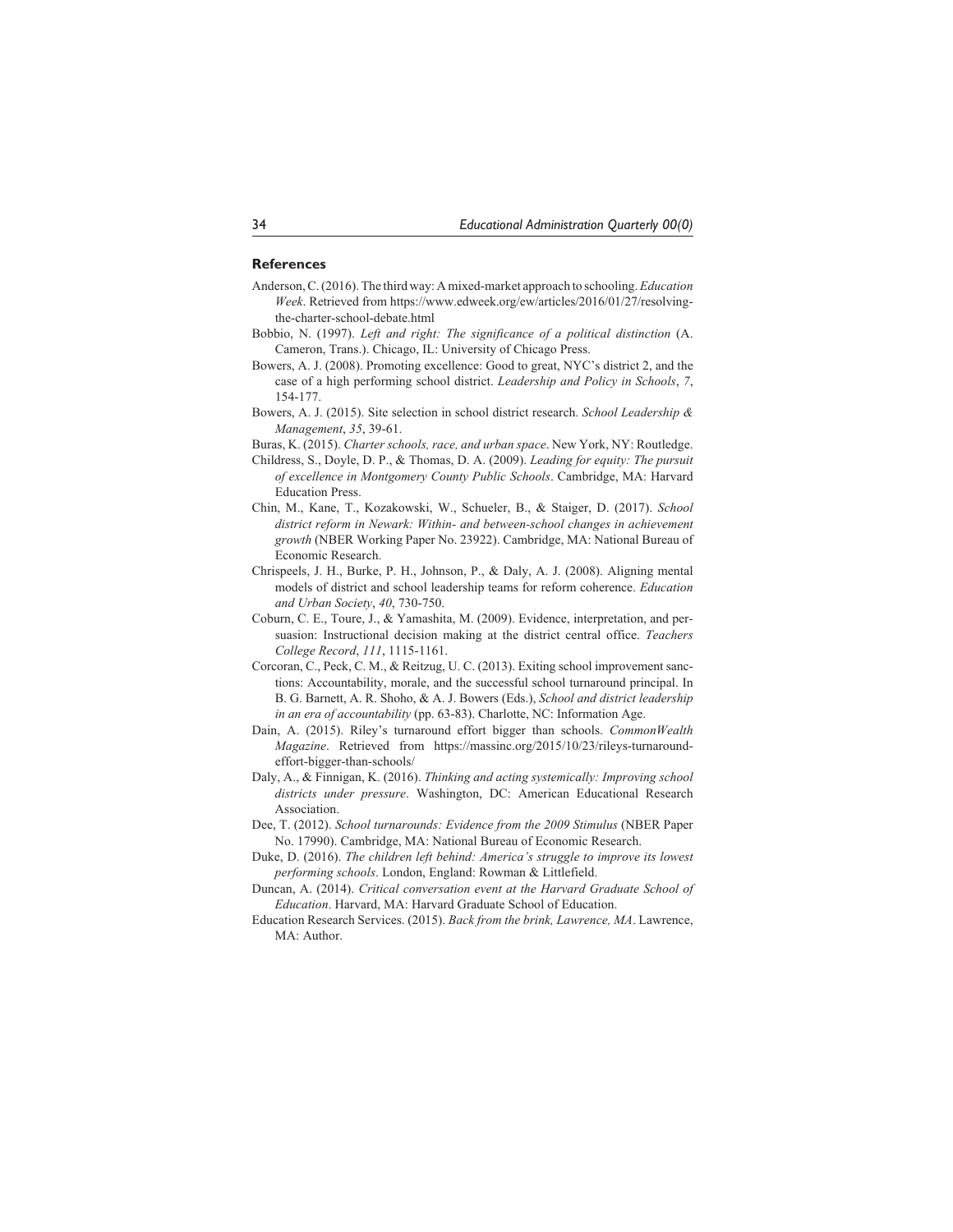Fryer, R. (2014). Injecting charter school best practices into traditional public schools: Evidence from field experiments. *Quarterly Journal of Economics*, *129*, 1355- 1407.

- Gill, B., Zimmer, R., Christman, J., & Blanc, S. (2007). *State takeover, school restructuring, private management, and student achievement in Philadelphia*. Santa Monica, CA: RAND.
- Glaser, B., & Strauss, A. (1967). *The discovery of grounded theory*. Chicago, IL: Aldine.
- Glazer, J., & Egan, C. (2016). *The Tennessee Achievement School District: Race, history, and the dilemma of public engagement*. Tennessee Consortium on Research, Evaluation, and Development. Retrieved from [https://www.researchgate.net/](https://www.researchgate.net/publication/295548605) [publication/295548605](https://www.researchgate.net/publication/295548605)
- Hamlin, D. (2017). Are charter schools safe in deindustrialized cities with high rates of crime? Testing hypotheses in Detroit. *American Educational Research Journal*, *54*, 725-756.
- Harris, D., & Larsen, M. (2016). *The effects of the New Orleans Post-Katrina school reforms on student academic outcomes*. New Orleans, LA: Tulane University, Education Research Alliance.
- Heissel, J., & Ladd, H. (2016). *School turnaround in North Carolina: A regression discontinuity analysis* (Working Paper No. 156). Washington, DC: National Center for Analysis of Longitudinal Data in Education Research.
- Henig, G., & Bulkley, K. (2010). Where public meets private. In K. Bulkley, J. Henig, & H. Levin (Eds.), *Between public and private: Politics, governance, and the new portfolio models for urban school reform* (pp. 323-340). Cambridge, MA: Harvard Education Press.
- Henig, J., Hula, R., Orr, M., & Pedescleaux, D. (1999). *The color of school reform: Race, politics, and the challenge of urban education*. Princeton, NJ: Princeton University Press.
- Hightower, A. M., Knapp, M. S., Marsh, J. A., & McLaughlin, M. W. (2002). The district role in instructional renewal. In A. M. Hightower, M. S. Knapp, J. A. Marsh, & M. W. McLaughlin (Eds.), *School districts and instructional renewal* (pp. 1-6). New York, NY: Teachers College Press.
- Hill, P. T., Campbell, C., & Gross, B. (2012). *Strife and progress: Portfolio strategies for managing urban schools*. Washington, DC: Brookings Institution Press.
- Hill, P. T., & Jochim, A. (2015). *The street-level politics of school reform*. Seattle, WA: Center on Reinventing Public Education.
- Hombach, B. (2000). *The politics of the new centre*. Cambridge, England: Polity Press.
- Honig, M. (2003). Building policy from practice: District central office administrators' roles and capacity for implementing collaborative education policy. *Educational Administration Quarterly*, *39*, 292-338.
- Honig, M. (2008). District central offices as learning organizations: How sociocultural and organizational learning theories elaborate district central office

Giddens, A. (1998). *The third way*. Cambridge, England: Polity Press.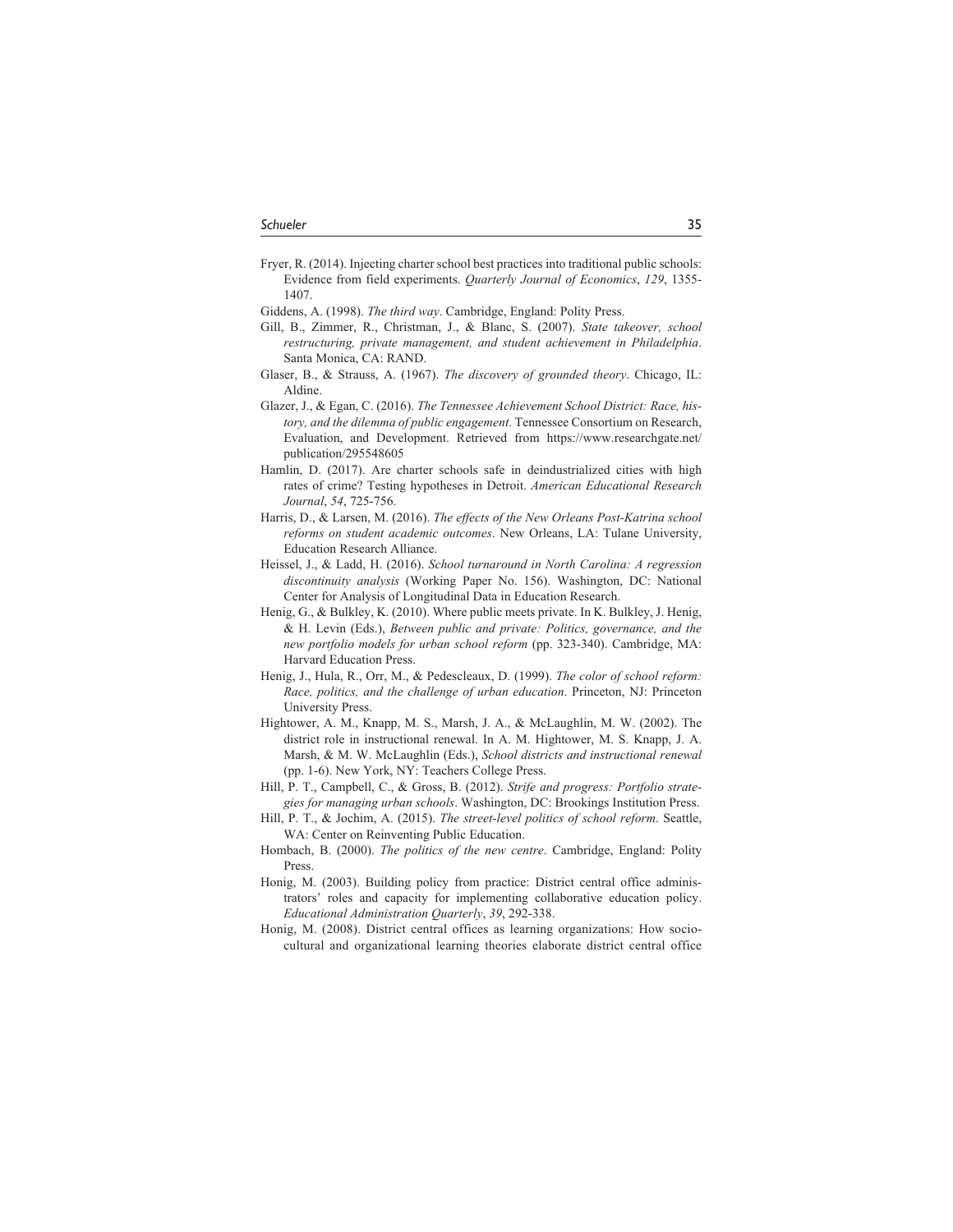administrators' participation in teaching and learning improvement efforts. *American Journal of Education*, *114*, 627-664.

- Honig, M. (2009). No small thing: School district central office bureaucracies and the implementation of new small autonomous school initiatives. *American Educational Research Journal*, *46*, 387-422.
- Honig, M. (2012). District central office leadership as teaching. *Educational Administration Quarterly*, *48*, 733-774.
- Honig, M., & Coburn, C. (2008). Evidence-based decision making in school district central offices: Toward a policy and research agenda. *Educational Policy*, *22*, 578-608.
- Honig, M. I., & Hatch, T. C. (2004). Crafting coherence: How schools strategically manage multiple, external demands. *Educational Researcher*, *33*(8), 16-30.
- Jabbar, H. (2015). Drenched in the past: The evolution of market-oriented reforms in New Orleans. *Journal of Education Policy*, *30*, 751-772.
- Jochim, A. (2013). A reform at risk? The political realities. In F. Hess & M McShane (Eds.), *Common core meets education reform* (pp. 185-205). New York, NY: Teachers College Press.
- Kirp, D. (2013). *Improbable scholars: The rebirth of a great American school system and a strategy for America's schools*. New York, NY: Oxford University Press.
- Lawrence, P., & Lorsch, J. (1967). Differentiation and integration in complex systems. *Administrative Science Quarterly*, *12*, 1-47.
- Marsh, J. (2016). The political dynamics of district reform: The form and fate of the Los Angeles Public School Choice Initiative. *Teachers College Record*, *118*, 1-54.
- Martin, R. (2007). *The opposable mind: How successful leaders win through integrative thinking*. Cambridge, MA: Harvard Business Review Press.
- Maxwell, J. (2005). *Qualitative research design*. Thousand Oaks, CA: Sage.
- Merriam, S. (1998). *Qualitative research and case study applications in education*. San Francisco, CA: Jossey-Bass.
- Moe, T. (2011). *Special interest: Teachers unions and America's public schools*. Washington, DC: Brookings Institution Press.
- Morel, D. (2018). *Takeover: Race, education, and American democracy*. New York, NY: Oxford University Press.
- Murphy, J. (2008). The place of leadership in turnaround schools: Insights from organizational recovery in the public and private sectors. *Journal of Educational Administration*, *46*, 74-98.
- Murphy, J., & Meyers, C. V. (2007). *Turning around failing schools: Leadership lessons from the organizational sciences*. Thousand Oaks, CA: Corwin Press.
- O'Day, J., Bitter, C., & Gomez, L. (2011). *Education reform in New York City: Ambitious change in the nation's most complex school system*. Cambridge, MA: Harvard Education Press.
- Pamer, M. (2011). Incoming LAUSD superintendent pledges to work for "rebirth" of schools. *Daily Breeze*. Retrieved from [http://www.dailybreeze.com/2011/02/02/](http://www.dailybreeze.com/2011/02/02/incoming-lausd-superintendent-pledges-to-work-for-rebirth-of-schools/) [incoming-lausd-superintendent-pledges-to-work-for-rebirth-of-schools/](http://www.dailybreeze.com/2011/02/02/incoming-lausd-superintendent-pledges-to-work-for-rebirth-of-schools/)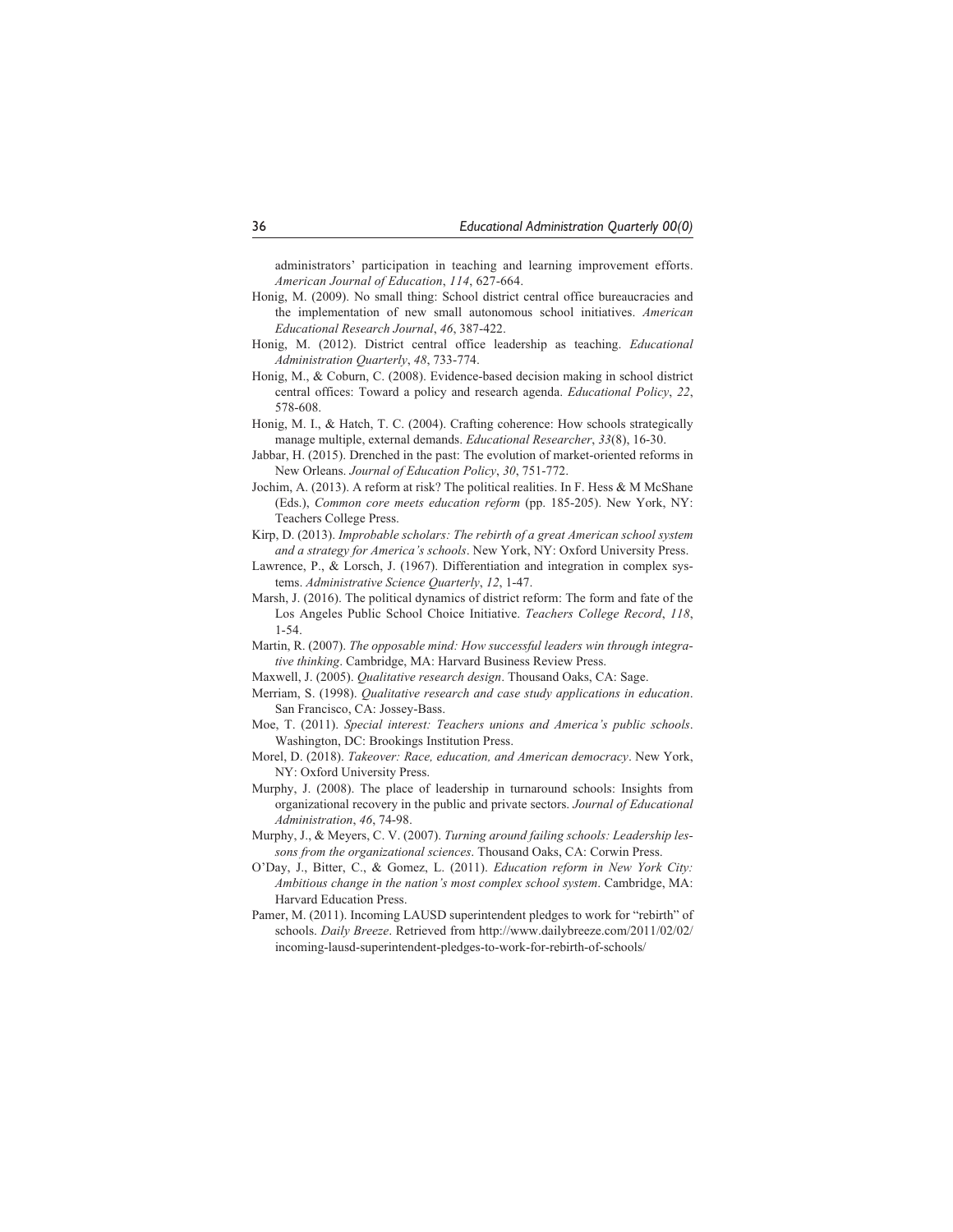- Patashnik, E. (2003). After the public interest prevails: The political sustainability of policy reform. *Governance*, *16*, 203-234.
- Rice, J. K., & Malen, B. (2003). The human costs of education reform: The case of school reconstitution. *Educational Administration Quarterly*, *39*, 635-666.
- Rice, J. K., & Malen, B. (2010). *School reconstitution as an education reform strategy: A synopsis of the evidence*. Atlanta, GA: National Education Association.
- Riley, J. (2013). *Innovation in school district design*. Boston, MA: Boston Foundation Forum.
- Romano, F. (2006). *Clinton and Blair: The political economy of the third way*. New York, NY: Routledge.
- Rorrer, A. K., Skrla, L., & Scheurich, J. J. (2008). Districts as institutional actors in educational reform. *Educational Administration Quarterly*, *44*, 307-357.
- Russakoff, D. (2015). *The prize: Who's in charge of America's schools?* New York, NY: Houghton Mifflin.
- Schattschneider, E. (1960). *The semisovereign people: A realist's view of democracy in America*. Boston, MA: Cengage Learning.
- Schueler, B., Goodman, J., & Deming, D. (2017). Can states take over and turn around schools districts? Evidence from Lawrence, Massachusetts. *Educational Evaluation and Policy Analysis*, *39*, 311-332.
- Scott, J., DeBray, E., Lubienski, C., La Londe, P., Castillo, E., & Owens, S. (2017). Urban regimes, intermediary organization networks, and research use. *Peabody Journal of Education*, *92*, 16-28.
- Seidman, I. (2006). *Interviewing as qualitative research: A guide for researchers in education and the social sciences*. New York, NY: Teachers College Press.
- Stone, C., Henig, J., Jones, B., & Pierannunzi, C. (2001). *Building civic capacity: The politics of reforming urban schools*. Lawrence: University Press of Kansas.
- Strunk, K., Marsh, J., Hashim, A., Bush-Mecenas, S., & Weinstein, T. (2016). The impact of turnaround reform on student outcomes. *Education Finance and Policy*, *11*, 251-282.
- Superville, D. R. (2015). Superintendents love their jobs, but say politics and social media are impediments. *Education Week*. Retrieved from [http://blogs.edweek](http://blogs.edweek.org/edweek/District_Dossier/2015/12/five-year_study_of_superintend.html) [.org/edweek/District\\_Dossier/2015/12/five-year\\_study\\_of\\_superintend.html](http://blogs.edweek.org/edweek/District_Dossier/2015/12/five-year_study_of_superintend.html)
- Supovitz, J. (2006). *The case for district-based reform*. Cambridge, MA: Harvard Education Press.
- Trujillo, T. (2013). The reincarnation of the effective schools research: Rethinking the literature on district effectiveness. *Journal of Educational Administration*, *51*, 426-452.
- U.S. Government Accountability Office. (2014). *State and local expenditures: 1977- 2009*. Washington, DC: Author.
- Weingarten, R. (2014). Randi Weingarten's response to a critic. *Education Week*, *34*(12), 19-21. Retrieved from [https://www.edweek.org/ew/articles/2014/11/06/](https://www.edweek.org/ew/articles/2014/11/06/12weingarten.h34.html) [12weingarten.h34.html](https://www.edweek.org/ew/articles/2014/11/06/12weingarten.h34.html)
- Welsh, R., Williams, S., Little, S., & Graham, J. (2017). Right cause, wrong method? Examining the politics of state takeover in Georgia. *Urban Affairs Review*, 1-40. doi:10.1177/1078087417714061